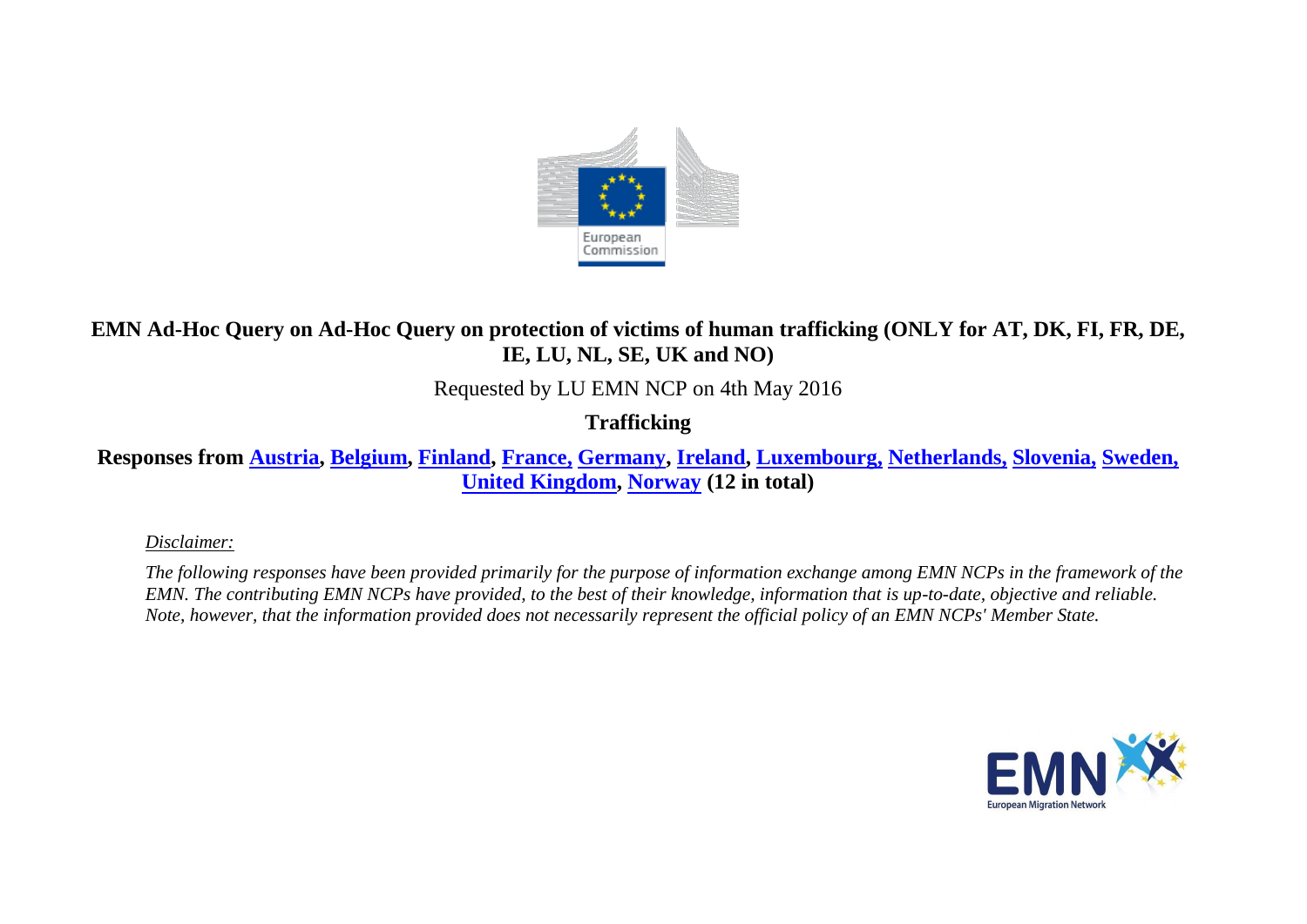## **Background information:**

Article 5 of the amended Law of 8 May 2009 on assistance, protection and the security of victims of human trafficking establishes that the assistance services must guarantee that their activities have to be carried on in collaboration with the Grand Ducal police, the judiciary authorities and any other competent public institution. Also article 8 guarantees the collaboration between the Police and the assistance services in order to assure an adequate and effective protection of the victims against any reprisals or possible intimidation, mainly during the reflection period, during the investigation, prosecution and judicial procedures against the authors of the trafficking.

The size of Luxembourg and the proximity to its neighboring countries makes the practical implementation of the protection of the victim, who is a witness against the presumed authors of the trafficking, very difficult. The Luxembourgish authorities and more precisely the national committee to monitor trafficking in human beings are reflecting on the possibility of a temporary placement of the victim in need of protection in a residence or facility in another neighboring Member State. This issue does not carry a major problem for victims who are European Union or EEA citizens. However, when the victim is a third-country national this possibility is hard to implement because the temporary residence permit issued to the victim under article 92 (1) of the amended Law of 29 August 2008 on free movement of persons and immigration only allows to reside on the territory of the Grand-Duchy of Luxembourg.

## **Questions**

- 1. What kind of residence permit is allocated to an identified victim of THB who is a third country national?
- 2. Is the residence permit issued to the victims by your MS based upon the directive 2004/81/ECIs the residence permit issued to the victims by your MS based upon the directive n° 2004/81/EC on the residence permit issued to third-country nationals who are victims of trafficking in human beings or who have been the subject of an action to facilitate illegal immigration, who cooperate with the competent authorities or on national law? If it is based on national law can you please indicate the text?
- 3. Does the residence permit you allocate (temporary or not) allow the victim to travel and/or stay in another European country?
- 4. Can the victims who are detected during their application for international protection in your MS travel to another MS?
- 5. Does your MS have been confronted with cases of third country national THB victims who need placement in another MS in order guarantee their protection? If yes, how did your MS manage to transfer them to another MS if the residence permit did not allow them to reside in the other MS?
- 6.

If you answer yes to question 5:

a) how is the communication between the police and the NGO(s) managed after the victim is placed in another MS?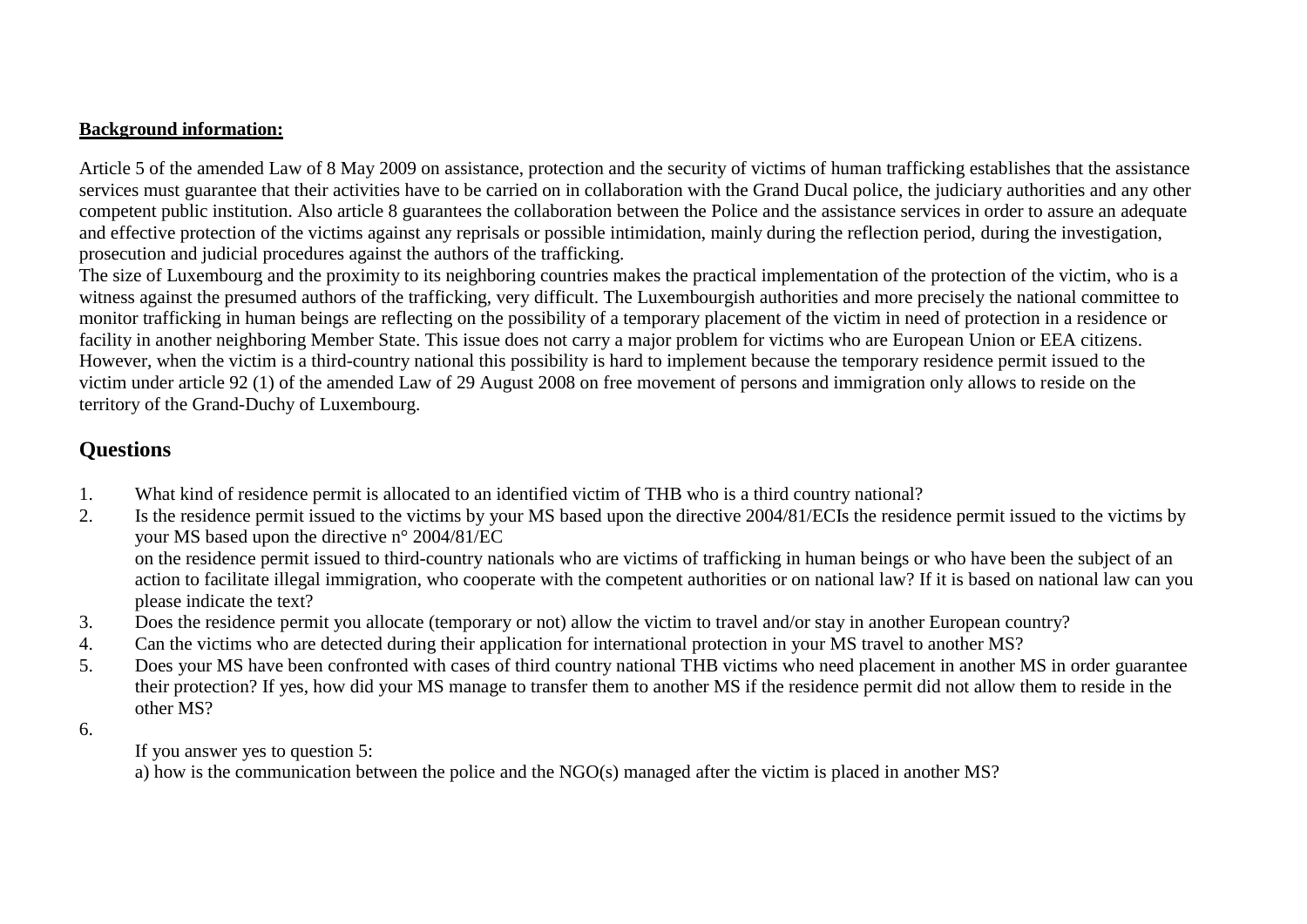b) how is the communication between the police and the public prosecutor office managed when the victim is placed in another MS? c) Does your MS covers the costs of the transfer and the placement?

## **Responses**

<span id="page-2-1"></span><span id="page-2-0"></span>

| Country        | Wider<br><b>Dissemination</b> | <b>Response</b>                                                                                                                                                                                                                                                                                                                                                                                                                                                                                                                                                                                                                                                                                                             |
|----------------|-------------------------------|-----------------------------------------------------------------------------------------------------------------------------------------------------------------------------------------------------------------------------------------------------------------------------------------------------------------------------------------------------------------------------------------------------------------------------------------------------------------------------------------------------------------------------------------------------------------------------------------------------------------------------------------------------------------------------------------------------------------------------|
| <b>Austria</b> | Yes                           | 1. It is a renewable, one-year, per application or ex officio granted residence permit according to sect.<br>57 Asylum Act, as the Federal Office of Asylum and Immigration is responsible for it. Source: Federal<br>Ministry of the Interior.                                                                                                                                                                                                                                                                                                                                                                                                                                                                             |
|                |                               | 2. Please find above. It is based on national law, but in accordance with the directive $n\hat{A}^{\circ}$ 2004/81/EC.<br>Source: Federal Ministry of the Interior.                                                                                                                                                                                                                                                                                                                                                                                                                                                                                                                                                         |
|                |                               | 3. This residence permit does not allow to travel or stay in another European country. Source: Federal<br>Ministry of the Interior.                                                                                                                                                                                                                                                                                                                                                                                                                                                                                                                                                                                         |
|                |                               | 4. No, the asylum applicant has a right to stay in Austria, but not for another EU member state that<br>would have to grant a temporary visa or a kind of tolerated stay in cooperation with Austria. Source:<br>Federal Ministry of the Interior.                                                                                                                                                                                                                                                                                                                                                                                                                                                                          |
|                |                               | 5. No, there are no known cases up to now. Source: Federal Ministry of the Interior.                                                                                                                                                                                                                                                                                                                                                                                                                                                                                                                                                                                                                                        |
|                |                               | 6. N/A.                                                                                                                                                                                                                                                                                                                                                                                                                                                                                                                                                                                                                                                                                                                     |
| <b>Belgium</b> | Yes                           | 1. Preliminary remarks:<br>• According to the territoriality principle (article 3 of the Penal Code), cases of trafficking which took place in<br>Belgium or which are connected to Belgium (through facts, perpetrators) can be subject to investigation and<br>prosecution in Belgium. If the facts of THB have been committed abroad, a specific provision on the<br>extraterritorial jurisdiction can be applied (Art. 10ter Code of the Preliminary Title of the Code of Criminal<br>Procedure) by which either a Belgian national or a foreigner involved abroad in trafficking in human beings can<br>be prosecuted in Belgium. No condition of nationality or residence of the author or of the victim is required. |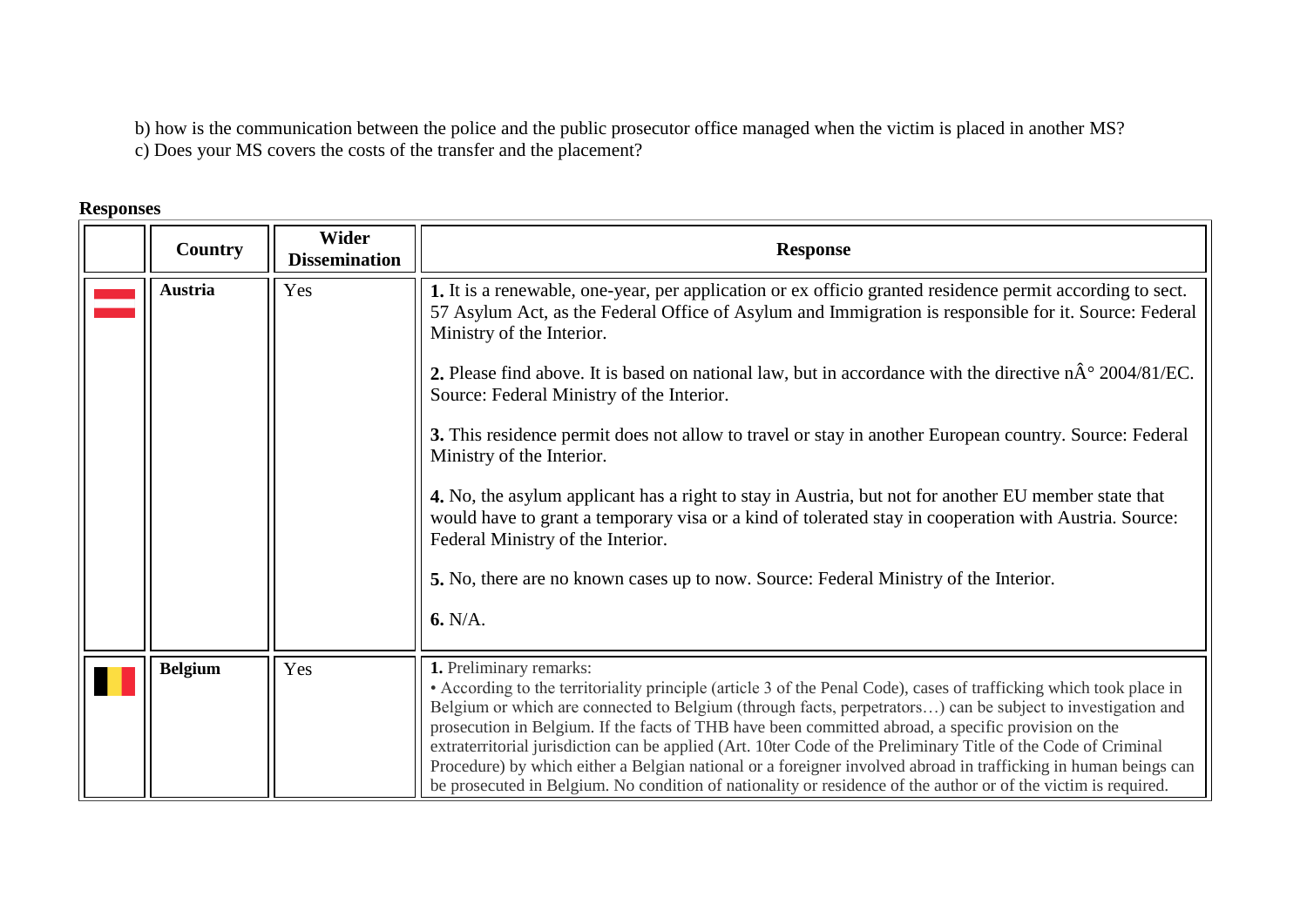| The jurisdiction is not subordinated to the condition that the acts are criminalised at the place where they were<br>performed, and is not subordinated to the condition that the prosecution can only be initiated following a report<br>from the victim or a denunciation from the State of the place where the offence was committed. The suspect<br>must yet be found in Belgium before the beginning of the prosecution (Art.12). In these cases, the victim can<br>enter the procedure of victim of trafficking in human beings. In practice it concerns victims who have been<br>trafficked at least in Belgium.<br>• Belgium was involved in the RAVOT-EU - Referral and assistance for victims of human trafficking in Europe<br>- project, together with Hungary and the Netherlands. The project aimed at developing a transnational referral<br>mechanism among Hungary, Belgium and the Netherlands, for referral, assistance and safe return of victims<br>trafficked for the purpose of sexual and labour exploitation. It resulted in a manual and a website:<br>http://www.ravot-eur.eu/en/.                                                                                                                                                                                                                                                                                                                                                                                                                                                                                                                                                                                                                                                                                                                                                                                                                                                                                                                                                                                                                                                          |
|------------------------------------------------------------------------------------------------------------------------------------------------------------------------------------------------------------------------------------------------------------------------------------------------------------------------------------------------------------------------------------------------------------------------------------------------------------------------------------------------------------------------------------------------------------------------------------------------------------------------------------------------------------------------------------------------------------------------------------------------------------------------------------------------------------------------------------------------------------------------------------------------------------------------------------------------------------------------------------------------------------------------------------------------------------------------------------------------------------------------------------------------------------------------------------------------------------------------------------------------------------------------------------------------------------------------------------------------------------------------------------------------------------------------------------------------------------------------------------------------------------------------------------------------------------------------------------------------------------------------------------------------------------------------------------------------------------------------------------------------------------------------------------------------------------------------------------------------------------------------------------------------------------------------------------------------------------------------------------------------------------------------------------------------------------------------------------------------------------------------------------------------------------------------|
| Answer to question 1: The following residence permits are granted during the procedure:<br>a. The presumed victim, who has broken off contacts with exploiters and has accepted the support of a<br>specialized reception center, is allowed a 45 day reflection period during which he/she is granted an order to<br>leave the territory. Please note that minors of age do not receive an order to leave the territory and they are<br>immediately granted a registration certificate (see b. below). The issuance of an order to leave the territory to<br>presumed adult victims will be replaced by a "temporary residence permit". A proposal of law has been<br>approved on 3 June 2016.<br>b. Once the presumed victim has made a statement or filed a complaint, he/she is granted a registration<br>certificate valid for three months. The registration certificate (attestation d'immatriculation $-A.I.$ ) attests the<br>temporary right to stay in the territory in order to apply for asylum or for another residence permit.<br>c. If (a) the Prosecutor is of the opinion that the person concerned is a victim of THB (or of aggravated forms of<br>human smuggling), (b) legal proceedings are still ongoing, (c) the victim is clearly willing to cooperate and has<br>broken all ties with exploiters and (d) is not considered as a threat to public order or national security, he/she is<br>granted a limited residence permit (carte A). The permit A can be renewed every six months until the end of<br>legal proceedings.<br>d. If the above mentioned complaint or statements of the victim result in the conviction of perpetrators on the<br>basis of the law on THB or other legislation where the Prosecutor withheld the prevention of THB in the<br>requisitions, the victim can be granted an unlimited residence permit (carte B). The victim has to try to prove<br>his/her identity, by presenting a passport/ travel document or national identity card. The permit B is valid for 5<br>years and is renewable.<br>2. Since the early 1990s, victims of THB can be granted specific residence permits (temporary stay permits |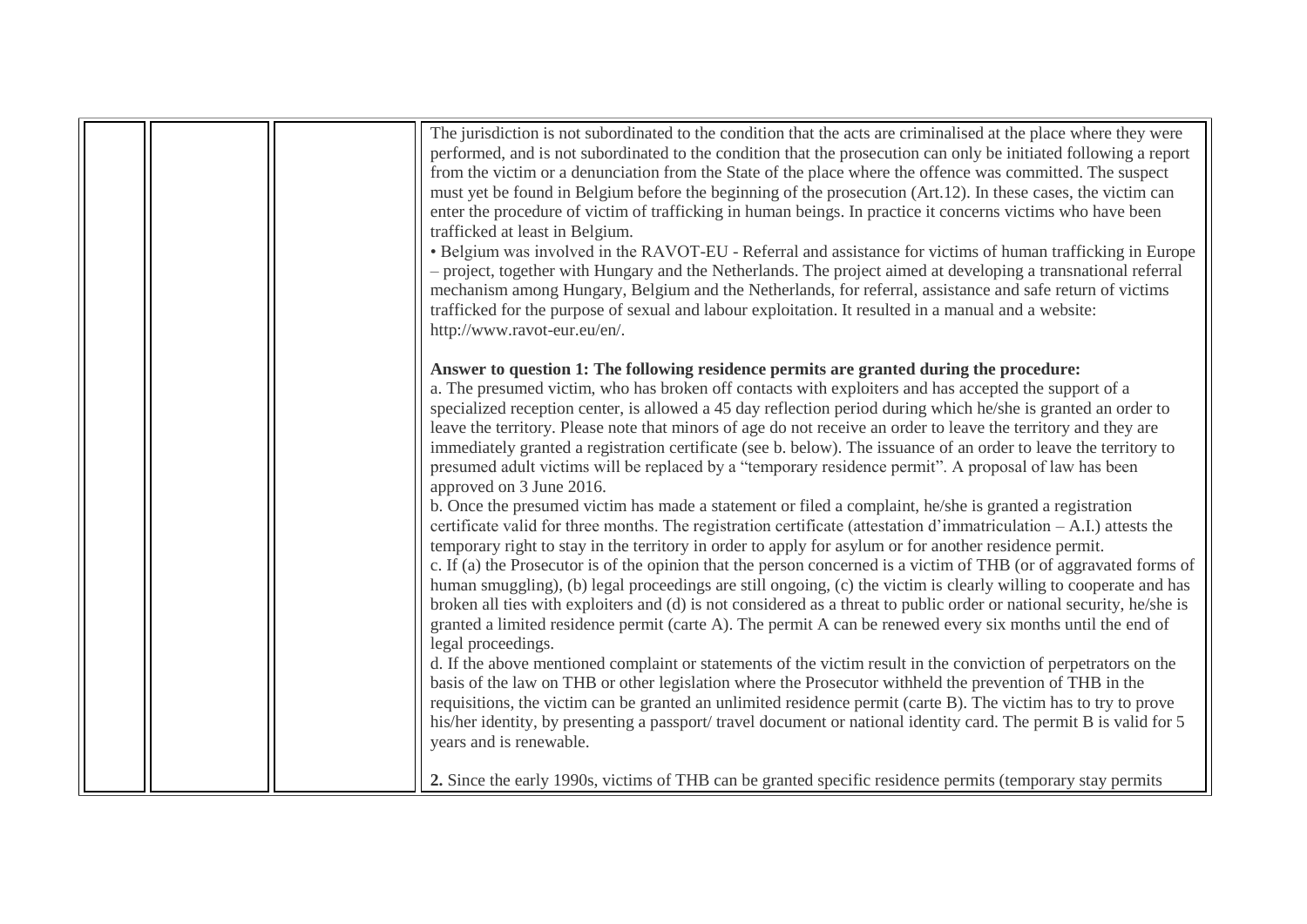|  | which, subject to certain conditions, result in unlimited residence permit). Conditions for requesting and issuing<br>such permits were determined in ministerial guidelines in 1994 and 1997. These ministerial guidelines were<br>replaced by the ministerial circular of 26 September 2008 on the introduction of a multidisciplinary cooperation<br>regarding victims of trafficking in human beings and/or of certain aggravated forms of smuggling in human<br>beings. |
|--|------------------------------------------------------------------------------------------------------------------------------------------------------------------------------------------------------------------------------------------------------------------------------------------------------------------------------------------------------------------------------------------------------------------------------------------------------------------------------|
|  | The Directive 2004/81/EC has been transposed in national legislation by the law of 15 September 2006 (art.<br>$61/2 - 61/5$ of the law of 15 December 1980 concerning access to the territory, stay, residence and the removal<br>of foreigners). The previous model has been inserted with some modifications.                                                                                                                                                              |
|  | <b>3.</b> The registration certificate (attestation d'immatriculation $-A.I$ ) does not allow the entry without visa in<br>Schengen Member States. The holder of an A.I. must be granted a visa in his/her passport in order to be<br>authorized to enter the territory of other Member States.                                                                                                                                                                              |
|  | The limited residence permit (carte A) and the unlimited residence permit (carte B) allow the entry without visa<br>in Schengen Member States, provided that the holder has a valid passport or equivalent travel document and<br>that he/she satisfies the conditions to access the territory of that State.                                                                                                                                                                |
|  | 4. The applicant for international protection is issued a registration certificate (attestation d'immatriculation –<br>$A.I.$ ).                                                                                                                                                                                                                                                                                                                                             |
|  | The beneficiary of subsidiary protection is issued a limited residence permit (carte A). After five years, the<br>beneficiary of subsidiary protection can be issued an unlimited residence permit (carte B).                                                                                                                                                                                                                                                                |
|  | The beneficiary of refugee status is issued an unlimited residence permit (carte B)                                                                                                                                                                                                                                                                                                                                                                                          |
|  | 5. Belgian stakeholders who are responsible for the assistance to and protection of victims of human trafficking<br>in Belgium have not experienced yet cases of temporary placement of victims in need of protection in a<br>residence or facility in another neighboring Member State.                                                                                                                                                                                     |
|  | However it is worth noting that:                                                                                                                                                                                                                                                                                                                                                                                                                                             |
|  | • Some victims of THB had to be transferred within Belgium from one specialized reception center to another<br>for security reasons. In fact there are three specialized reception centers for victims of THB in Belgium (in<br>Brussels, Antwerp and Liège) and it happened that a victim, who had for example been exploited in the area of<br>Brussels, was transferred in another reception center in Antwerp or Liege.                                                  |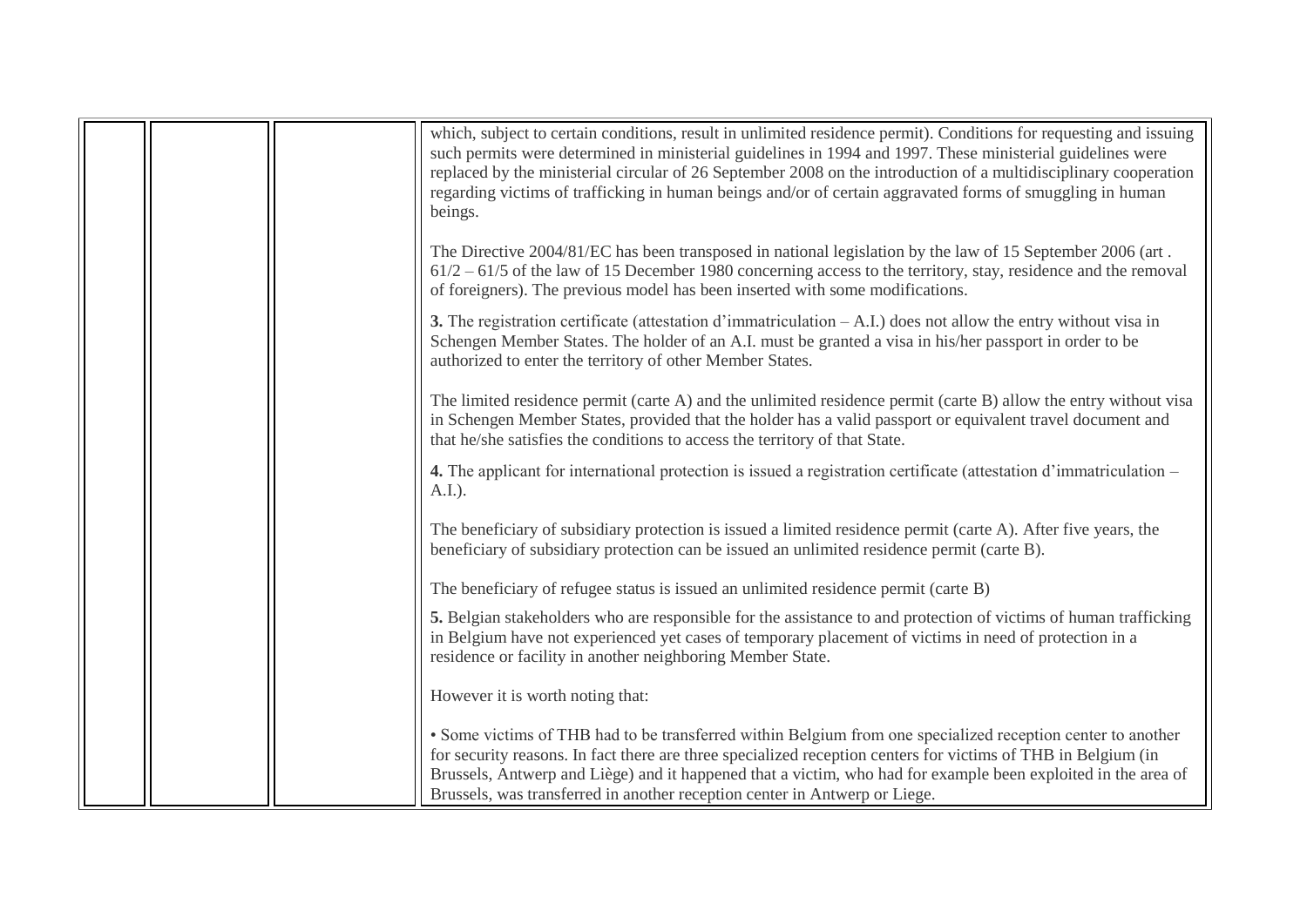<span id="page-5-0"></span>

|                |     | • Some victims of THB, who had been exploited in the Netherlands, arrived and submitted their case in<br>Belgium. As there was no link with Belgium and the case could not be investigated here, the person who could<br>not apply for a status in Belgium, was referred to Dutch counterparts. The victim concerned was accompanied<br>to the border to be taken care of by the Dutch services.<br>• Some victims of THB, who were in the Netherlands, but whose exploitation or exploitation network was<br>linked to Belgium, were referred to Belgium. The case could be investigated in Belgium and the person was<br>taken care of by Belgian services.<br>• Some Hungarian victims of THB, who were in Belgium, were willing to go back to Hungary to join the family<br>for example. In the framework of the cooperation developed through RAVOT-EUR, the victims could be<br>referred to Hungary where they were taken care of by the competent services.<br>6. N/A<br>Please see above – Belgium has experience with referrals to other EU countries (NL, HU) for reasons of<br>competence or family ties, also in the framework of the RAVOT-EUR project. However Belgian stakeholders<br>have no experience with the temporary placement of victims in need of protection in a residence or facility in<br>another neighboring Member State.                                   |
|----------------|-----|--------------------------------------------------------------------------------------------------------------------------------------------------------------------------------------------------------------------------------------------------------------------------------------------------------------------------------------------------------------------------------------------------------------------------------------------------------------------------------------------------------------------------------------------------------------------------------------------------------------------------------------------------------------------------------------------------------------------------------------------------------------------------------------------------------------------------------------------------------------------------------------------------------------------------------------------------------------------------------------------------------------------------------------------------------------------------------------------------------------------------------------------------------------------------------------------------------------------------------------------------------------------------------------------------------------------------------------------------------------------------------------------|
| <b>Finland</b> | Yes | 1. According to Aliens Act Section 52a, a victim of trafficking in human beings staying in Finland is<br>issued with a temporary residence permit if: 1) the residence of the victim of trafficking in human<br>beings in Finland is justified on account of the pre-trial investigation or court proceedings concerning<br>trafficking in human beings; 2) the victim of trafficking in human beings is prepared to cooperate with<br>the authorities so that those suspected of trafficking in human beings can be caught; and 3) the victim<br>of trafficking in human beings no longer has any ties with those suspected of trafficking in human<br>beings. If the victim of trafficking in human beings is in a particularly vulnerable position, the<br>residence permit may be issued on a continuous basis regardless of whether the requirements laid<br>down in subsection $1(1)$ and (2) are met. According to section 52b, before issuing a residence permit<br>laid down in section 52a, a reflection period of at least thirty days and a maximum of six months may<br>be granted to a victim of trafficking in human beings.<br>2. Finland implements directive 2004/81/EC. National law see question 1.<br>3. If a person has been granted a residence permit in Finland, they may travel in the Schengen area<br>without a visa for up to 90 days in any 180 days period. |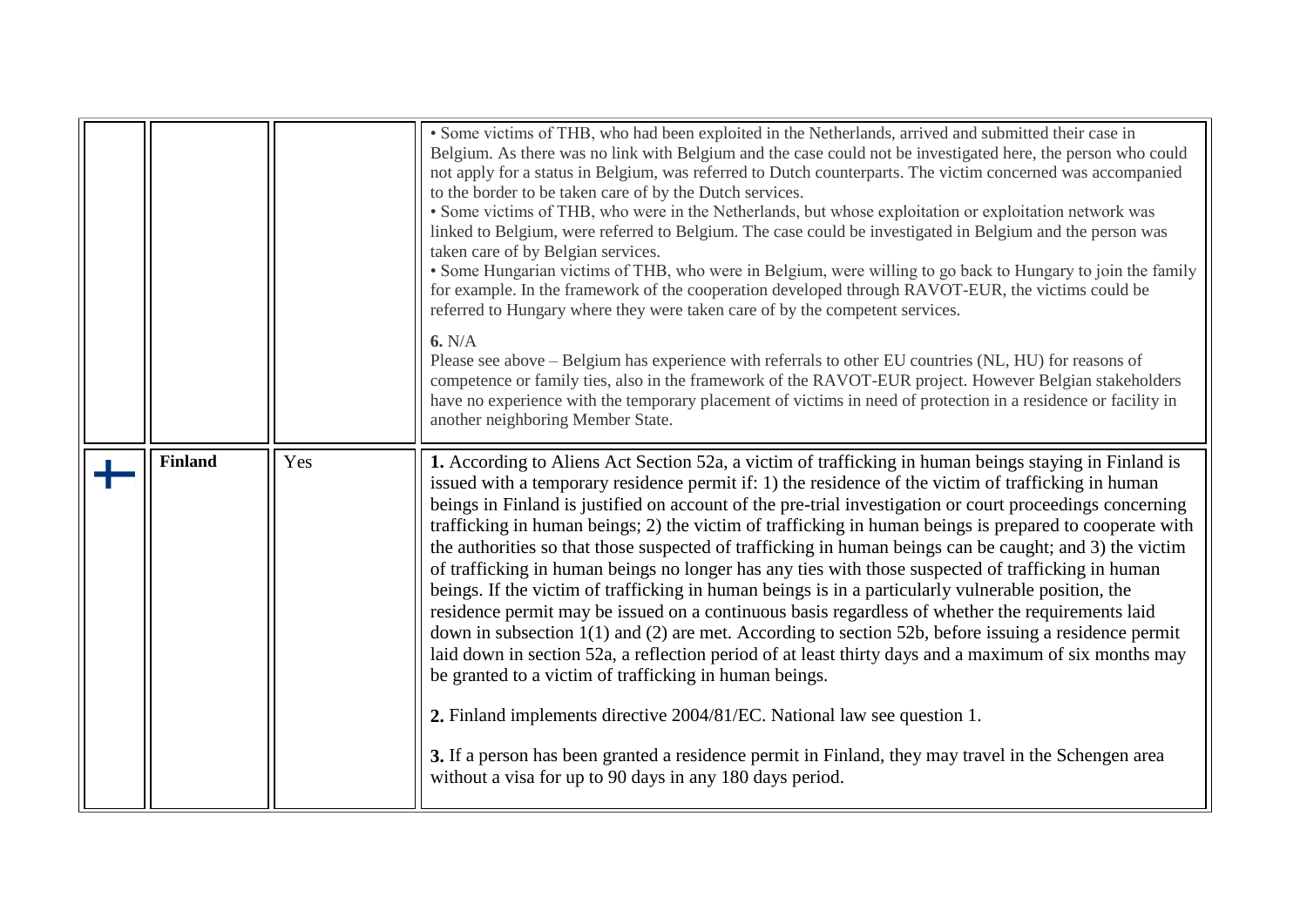<span id="page-6-0"></span>

|               |     | 4. If a person has applied for asylum in Finland, and wants to have their asylum claim examined in<br>Finland, the person cannot leave the country. If a person travels abroad, the authorities may decide<br>that the application is no longer valid.<br>5. No.<br>6. N/A                                                                                                                                                                                                                                                                                                                                                                                                                                                                                                                                                                                                                                                                                                                                                                                                                                                                                                                                                                                                                                                                                                                                                                                         |
|---------------|-----|--------------------------------------------------------------------------------------------------------------------------------------------------------------------------------------------------------------------------------------------------------------------------------------------------------------------------------------------------------------------------------------------------------------------------------------------------------------------------------------------------------------------------------------------------------------------------------------------------------------------------------------------------------------------------------------------------------------------------------------------------------------------------------------------------------------------------------------------------------------------------------------------------------------------------------------------------------------------------------------------------------------------------------------------------------------------------------------------------------------------------------------------------------------------------------------------------------------------------------------------------------------------------------------------------------------------------------------------------------------------------------------------------------------------------------------------------------------------|
| <b>France</b> | Yes | 1. If the victim files a complaint or acts as a witness in a criminal proceeding related to human<br>trafficking facts or pandering, a temporary residence permit "Private and family life" is issued. This<br>residence permit has a minimum period of validity of 6 months (art L 316-1 of the Code of Entry and<br>stay of foreigners and asylum law, CESEDA) and allows to carry out a professional activity.<br>The temporary residence permit is renewed during the whole proceeding period if the conditions are<br>still met.<br>• If the perpetrator(s) of trafficking is (are) condemned, the victim is given a 10-year residence permit.<br>• Before the application for staying, the person can obtain a provisional receipt for 30 days if he/she<br>asks for a reflection period before accepting to collaborate or not with Justice. (Art R. 316-1 et R. 316-<br>2 du CESEDA)<br>• A victim of human trafficking can also obtain an international protection under asylum Law (refugee)<br>status or subsidiary protection)<br>2. This directive has been completely transposed into national law by Decree 2007-1352 of 13<br>September 2007 on the admission, stay, protection, reception and accommodation of foreign victims<br>of human trafficking and pandering and amending the Code of Entry and stay of foreigners and<br>asylum law.<br>3. Yes. Every foreigner staying legally in France is allowed to travel within the Schengen area. |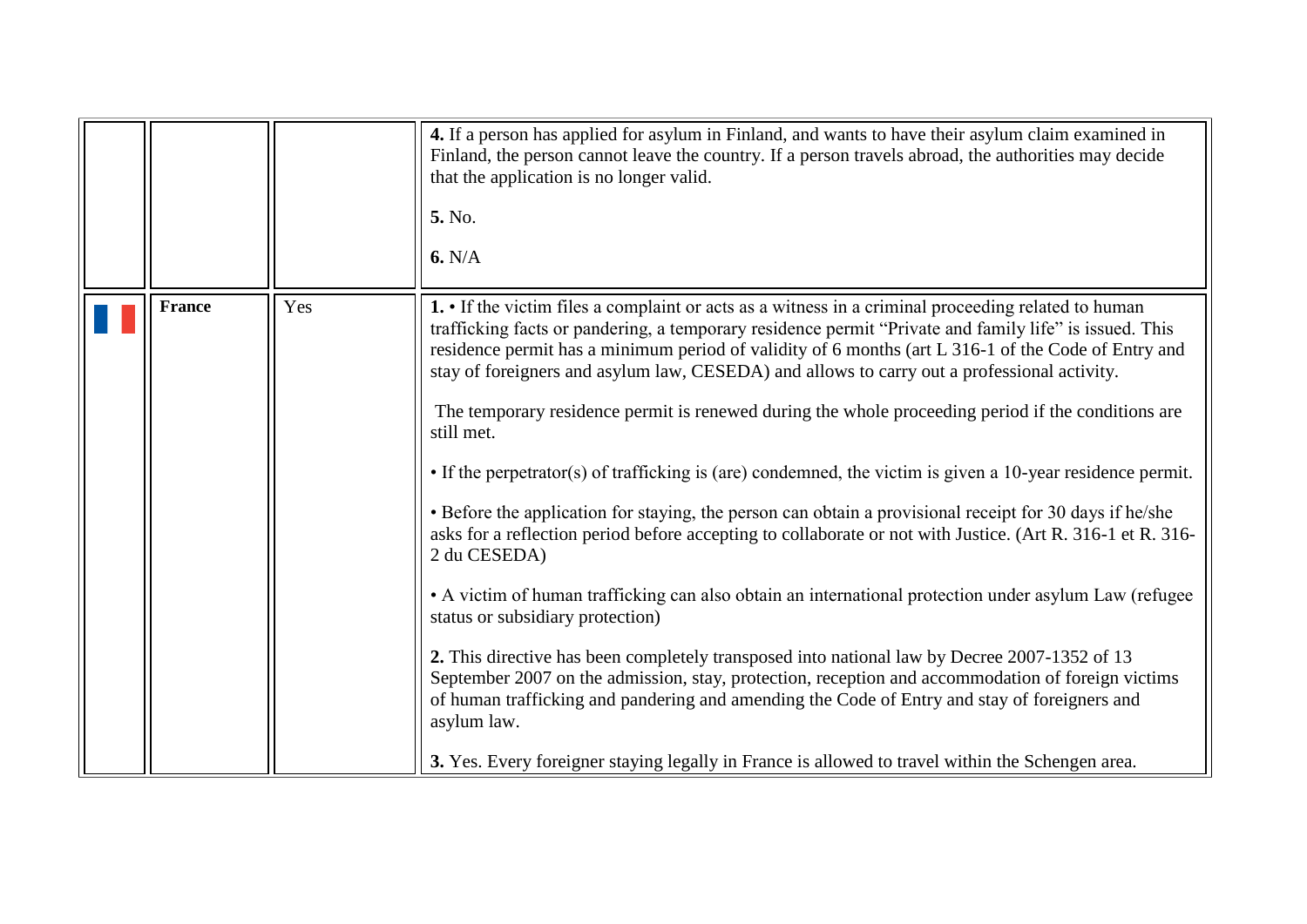<span id="page-7-0"></span>

|                |     | However, they cannot stay in these countries for a period exceeding 3 months.<br>4. No. The attestation delivered by the prefecture to the person applying for asylum does not allow for<br>travelling within another Member State.<br>5. We are still waiting for an answer from the competent services. We will let you know as soon as we                                                                                                                                                                                                                                                                                                                                                                                                                                                                                                                                                                                                                                                                                                                                                                                                                                                                                                            |
|----------------|-----|---------------------------------------------------------------------------------------------------------------------------------------------------------------------------------------------------------------------------------------------------------------------------------------------------------------------------------------------------------------------------------------------------------------------------------------------------------------------------------------------------------------------------------------------------------------------------------------------------------------------------------------------------------------------------------------------------------------------------------------------------------------------------------------------------------------------------------------------------------------------------------------------------------------------------------------------------------------------------------------------------------------------------------------------------------------------------------------------------------------------------------------------------------------------------------------------------------------------------------------------------------|
|                |     | get information from them.<br>6. We are still waiting for an answer from the competent services. We will let you know as soon as we<br>get information from them.                                                                                                                                                                                                                                                                                                                                                                                                                                                                                                                                                                                                                                                                                                                                                                                                                                                                                                                                                                                                                                                                                       |
| <b>Germany</b> | Yes | 1. A residence permit (for a temporary stay) can be granted to victims of trafficking in human beings<br>(section 25 subsection (4a) of the German Residence Act [Aufenthaltsgesetz – AufenthG]).<br>2. Residence permits are granted on provision of the need to reside in order to ascertain the facts<br>relating to the criminal offence, and of a willingness to testify, as well as of the cessation of any<br>connection with the persons who are accused of the offence.<br><b>3.</b> The residence permit is a residence title within the meaning of Art. 5 para 1 (b) of Regulation (EC)<br>No 562/2006 (Schengen Borders Code) and Art. 21 of the Schengen Convention.<br>4. Once the asylum process has been completed, during which time residence in Germany is<br>permitted, those concerned receive an appropriate residence permit in accordance with section 25<br>subsection (2) of the Residence Act if international protection is granted. In other cases, a residence<br>permit is granted on the basis of section 25 subsection (4a) of the Residence Act if the preconditions<br>are met as listed in the answer to Question 2.<br>5. No information is available on this, but it cannot be presumed to be the case.<br>6. n/a |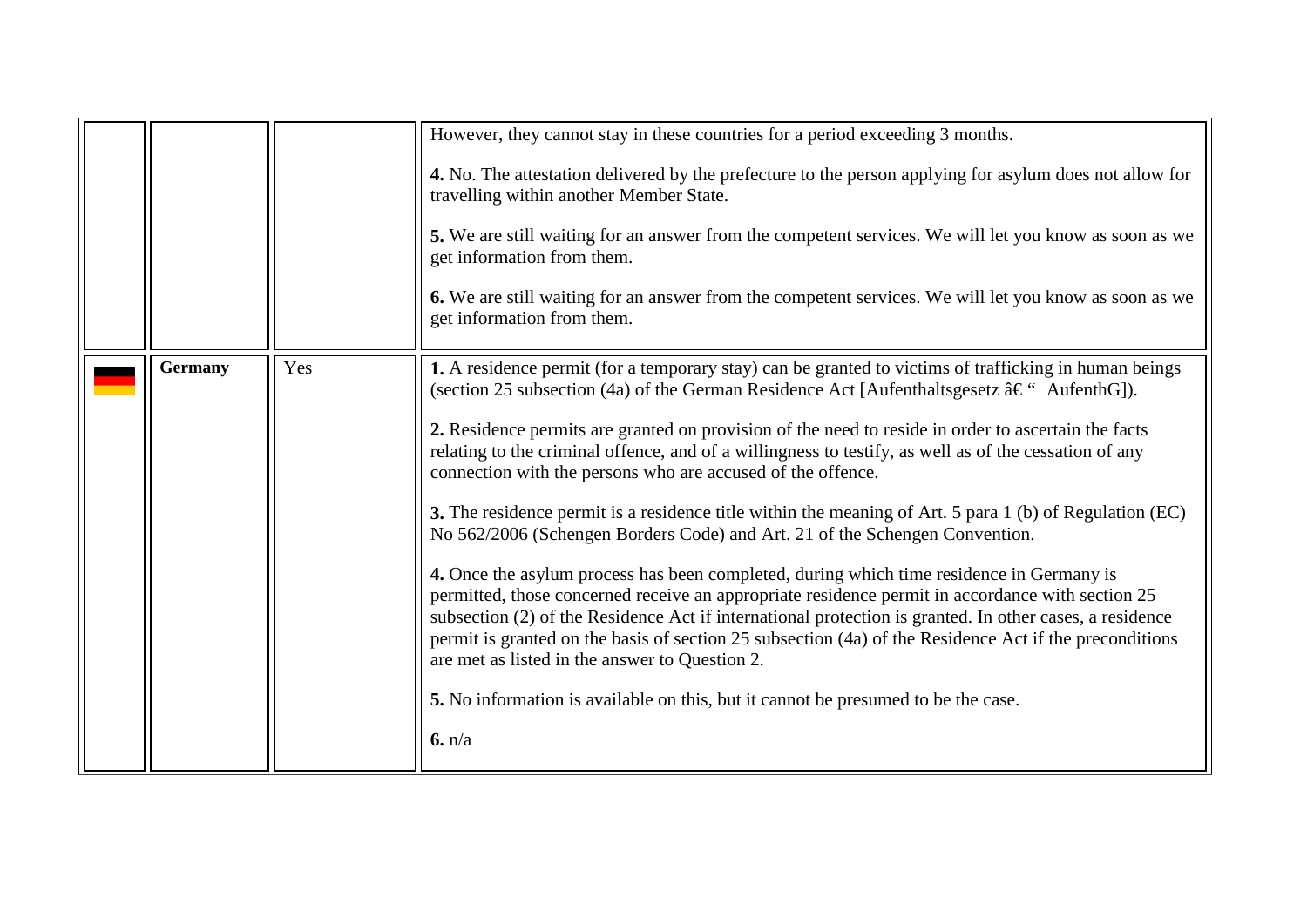<span id="page-8-1"></span><span id="page-8-0"></span>

| <b>Ireland</b> | Yes | 1. Administrative Arrangements for the Protection of Victims of Human Trafficking provide for a 60<br>day Recovery and Reflection period and for a period of 6 months temporary residence permission<br>(renewable) if a victim wishes to cooperate with the criminal investigation.<br>2. Ireland is not a party to Directive 2004/81/.EC but the provisions in the Administrative Immigration<br>Arrangements for the Protection of Victims of Human Trafficking for a recovery and reflection period<br>and a temporary residence permission are similar to the provisions of this Directive<br>3. No, a specific permission of the Minister for Justice and Equality would be needed to travel outside<br>of the country.<br>4. Question answered as worded in template attached: What about victims who are detected during<br>their application for international protection or if they are already beneficiaries of international<br>protection? Answer: Victims who are detected during their application for international protection<br>receive a residence permission under the Refugee Act 1996 (as amended) and would also require a<br>specific permission of the Minister for Justice and Equality to travel outside of the country.<br>Beneficiaries of international protection may to travel to another European country.<br>5. No, not to our knowledge.<br>6. N/A. |
|----------------|-----|----------------------------------------------------------------------------------------------------------------------------------------------------------------------------------------------------------------------------------------------------------------------------------------------------------------------------------------------------------------------------------------------------------------------------------------------------------------------------------------------------------------------------------------------------------------------------------------------------------------------------------------------------------------------------------------------------------------------------------------------------------------------------------------------------------------------------------------------------------------------------------------------------------------------------------------------------------------------------------------------------------------------------------------------------------------------------------------------------------------------------------------------------------------------------------------------------------------------------------------------------------------------------------------------------------------------------------------------------------------------------------------|
| Luxembourg     | Yes | 1. In accordance with articles 92 (1) and 95 of the amended law of 29 August 2008 on free movement<br>of persons and immigration, after the expiration of the reflection period, the Minister in charge of<br>Immigration shall grant the victim a residence permit valid for six months, provided the following<br>conditions are fulfilled: (1) he/she has lodged a complaint or has made statements concerning the                                                                                                                                                                                                                                                                                                                                                                                                                                                                                                                                                                                                                                                                                                                                                                                                                                                                                                                                                                  |
|                |     | persons or networks alleged to be guilty of offences of trafficking, or (2) his/her presence on the<br>territory is necessary for the purposes of the investigation or the procedure or by reason of his/her<br>personal circumstances; (3) he/she has severed all relations with those suspected of committing the<br>offences referred to above; (4) he/she is not considered to be a threat to public policy or national<br>security. The residence permit referred can also be issued prior to the expiration of the reflection<br>period. It shall be renewable for a further period of six months, provided that conditions for issuing it                                                                                                                                                                                                                                                                                                                                                                                                                                                                                                                                                                                                                                                                                                                                       |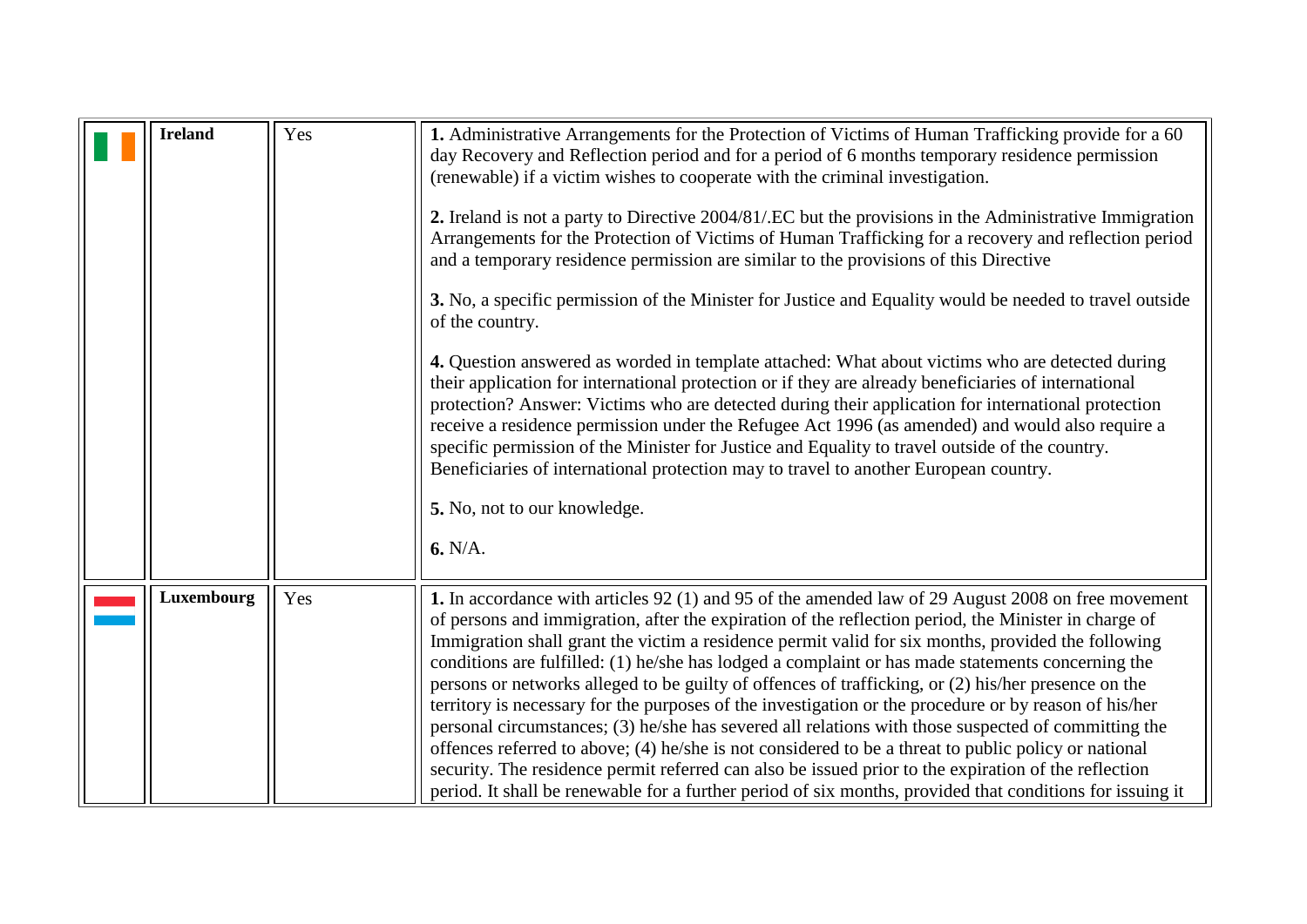<span id="page-9-0"></span>

|                    |     | continue to be fulfilled.                                                                                                                                                                                                                                                                                                                                                                                                                                                                                                                                                                                                                                                                                                                                                                                                                                                                                                                                                                                                                                                                                                                                                                                                                                                                                                                                                                                                                                                                                                                                                                         |
|--------------------|-----|---------------------------------------------------------------------------------------------------------------------------------------------------------------------------------------------------------------------------------------------------------------------------------------------------------------------------------------------------------------------------------------------------------------------------------------------------------------------------------------------------------------------------------------------------------------------------------------------------------------------------------------------------------------------------------------------------------------------------------------------------------------------------------------------------------------------------------------------------------------------------------------------------------------------------------------------------------------------------------------------------------------------------------------------------------------------------------------------------------------------------------------------------------------------------------------------------------------------------------------------------------------------------------------------------------------------------------------------------------------------------------------------------------------------------------------------------------------------------------------------------------------------------------------------------------------------------------------------------|
|                    |     | 2.2. Yes.                                                                                                                                                                                                                                                                                                                                                                                                                                                                                                                                                                                                                                                                                                                                                                                                                                                                                                                                                                                                                                                                                                                                                                                                                                                                                                                                                                                                                                                                                                                                                                                         |
|                    |     | 3. 3. In principle, the residence permit entitles the victim to travel in the Schengen area but it does not<br>allow s/he to establish residence in another Member State.                                                                                                                                                                                                                                                                                                                                                                                                                                                                                                                                                                                                                                                                                                                                                                                                                                                                                                                                                                                                                                                                                                                                                                                                                                                                                                                                                                                                                         |
|                    |     | 4.4. No. According to article 7 (1) of the law of 18 December 2015 on international protection and<br>temporary protection, the victims who are detected during the international protection procedure are<br>entitled to remain in the territory but they cannot travel abroad.                                                                                                                                                                                                                                                                                                                                                                                                                                                                                                                                                                                                                                                                                                                                                                                                                                                                                                                                                                                                                                                                                                                                                                                                                                                                                                                  |
|                    |     | 5.5. Yes. The Luxembourgish authorities are trying to find a possible solution to make a temporary<br>placement in a neighbouring Member State in order to guarantee an effective protection for the third<br>country national victims of human trafficking.                                                                                                                                                                                                                                                                                                                                                                                                                                                                                                                                                                                                                                                                                                                                                                                                                                                                                                                                                                                                                                                                                                                                                                                                                                                                                                                                      |
|                    |     | 6. 6. a. N/A. b. N/A. c. N/A.                                                                                                                                                                                                                                                                                                                                                                                                                                                                                                                                                                                                                                                                                                                                                                                                                                                                                                                                                                                                                                                                                                                                                                                                                                                                                                                                                                                                                                                                                                                                                                     |
| <b>Netherlands</b> | Yes | 1. A regulation applies for foreign nationals reporting human trafficking as either a victim or a witness<br>which enables them to temporarily stay in the Netherlands legally during the investigation and<br>prosecution of the human trafficker. This regulation also applies to victims of human trafficking who<br>are cooperative in the criminal investigation or prosecution other than by reporting it to the police.<br>This regulation is laid down in Chapter B8(3) of the Aliens Act Implementation Guidelines (B8/3 Vc).<br>The residency regulation means in short that the victim or the witness of human trafficking can report<br>the human trafficking to the police (or can cooperate otherwise in the criminal investigation or<br>prosecution by police and Public Prosecution) after which the Immigration service (ND) grants the<br>victim or witness reporting it a temporary residence permit for the duration of the criminal<br>investigation and prosecution. This concerns a residence permit on temporary humanitarian grounds.<br>The residence permit is granted on the condition that the human trafficking is reported to the police<br>and that there is a criminal investigation against the perpetrator. In this stage we therefore speak of<br>'presumed' victims of human trafficking. Victims do not have to report the human trafficking to the<br>police immediately. In case of a small indication of human trafficking, the police or the Royal<br>Netherlands Marechaussee at Schiphol Airport should offer a presumed victim of human trafficking |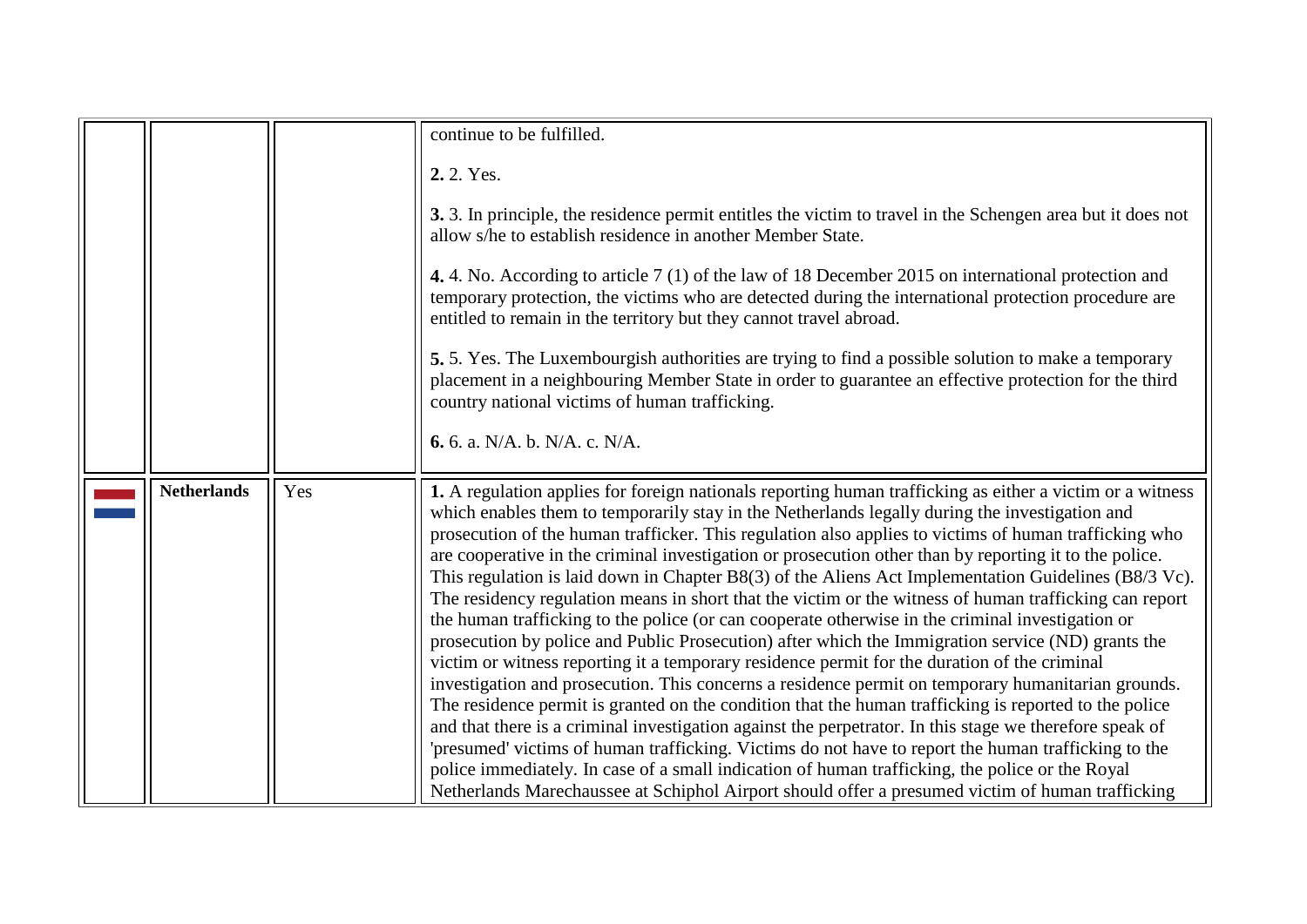<span id="page-10-0"></span>

|          |     | time to think (max. three months). In that period the person involved is allowed time to recover and to<br>carefully think over the decision whether to report the human trafficking to the police or to cooperate<br>in the investigation in another way. During this time the IND suspends the removal of the illegal<br>foreign national from the Netherlands and the presumed victim therefore has legal residence in the<br>Netherlands. Witnesses of human trafficking reporting it to the police do not first get time to think.<br>The residency regulation also applies to victims who cannot or don't want to report it to the police<br>because of a serious threat or medical problems.                                                                                                                                                                                                                                                                       |
|----------|-----|---------------------------------------------------------------------------------------------------------------------------------------------------------------------------------------------------------------------------------------------------------------------------------------------------------------------------------------------------------------------------------------------------------------------------------------------------------------------------------------------------------------------------------------------------------------------------------------------------------------------------------------------------------------------------------------------------------------------------------------------------------------------------------------------------------------------------------------------------------------------------------------------------------------------------------------------------------------------------|
|          |     | 2. The residence regulation is based upon the directive 2004/81EC.                                                                                                                                                                                                                                                                                                                                                                                                                                                                                                                                                                                                                                                                                                                                                                                                                                                                                                        |
|          |     | 3. A temporary residence permit allows the holder to travel to other Schengen-countries without a visa<br>and to stay there for up to 3 months.                                                                                                                                                                                                                                                                                                                                                                                                                                                                                                                                                                                                                                                                                                                                                                                                                           |
|          |     | 4. That is possible, but the applicant will in that case (if he/she is awaiting a procedure) need a return<br>visa to re-enter the Netherlands.                                                                                                                                                                                                                                                                                                                                                                                                                                                                                                                                                                                                                                                                                                                                                                                                                           |
|          |     | 5. No, (as far as I know) but in that case I suppose that the most efficient solution would be to contact<br>the authorities of the country of destination in order the facilitate granting a (temporary) residence<br>permit in the destination country.                                                                                                                                                                                                                                                                                                                                                                                                                                                                                                                                                                                                                                                                                                                 |
|          |     | 6. n/a                                                                                                                                                                                                                                                                                                                                                                                                                                                                                                                                                                                                                                                                                                                                                                                                                                                                                                                                                                    |
| Slovenia | Yes | 1. Provisions regarding identified victims of THB are the following:                                                                                                                                                                                                                                                                                                                                                                                                                                                                                                                                                                                                                                                                                                                                                                                                                                                                                                      |
|          |     | (1) The police shall provide a victim of the trafficking of human beings who resides illegally in the Republic of<br>Slovenia, ex officio or upon the victim's request, with an opportunity to remain in the country for a period of<br>three months in order to decide whether he shall participate as a witness in criminal proceedings concerning the<br>trafficking of human beings. The same period of reflection shall be granted ex officio by the police to an alien<br>or upon his request to a victim of illegal employment in order to decide whether he shall participate as a witness<br>in criminal proceedings against the employer regarding a criminal offence of illegal employment or provided<br>that he lodges an action for the enforcement of employment rights. The period of stay of a victim of the<br>trafficking of human beings or a victim of illegal employment may be extended, for valid reasons, for a period<br>of up to three months. |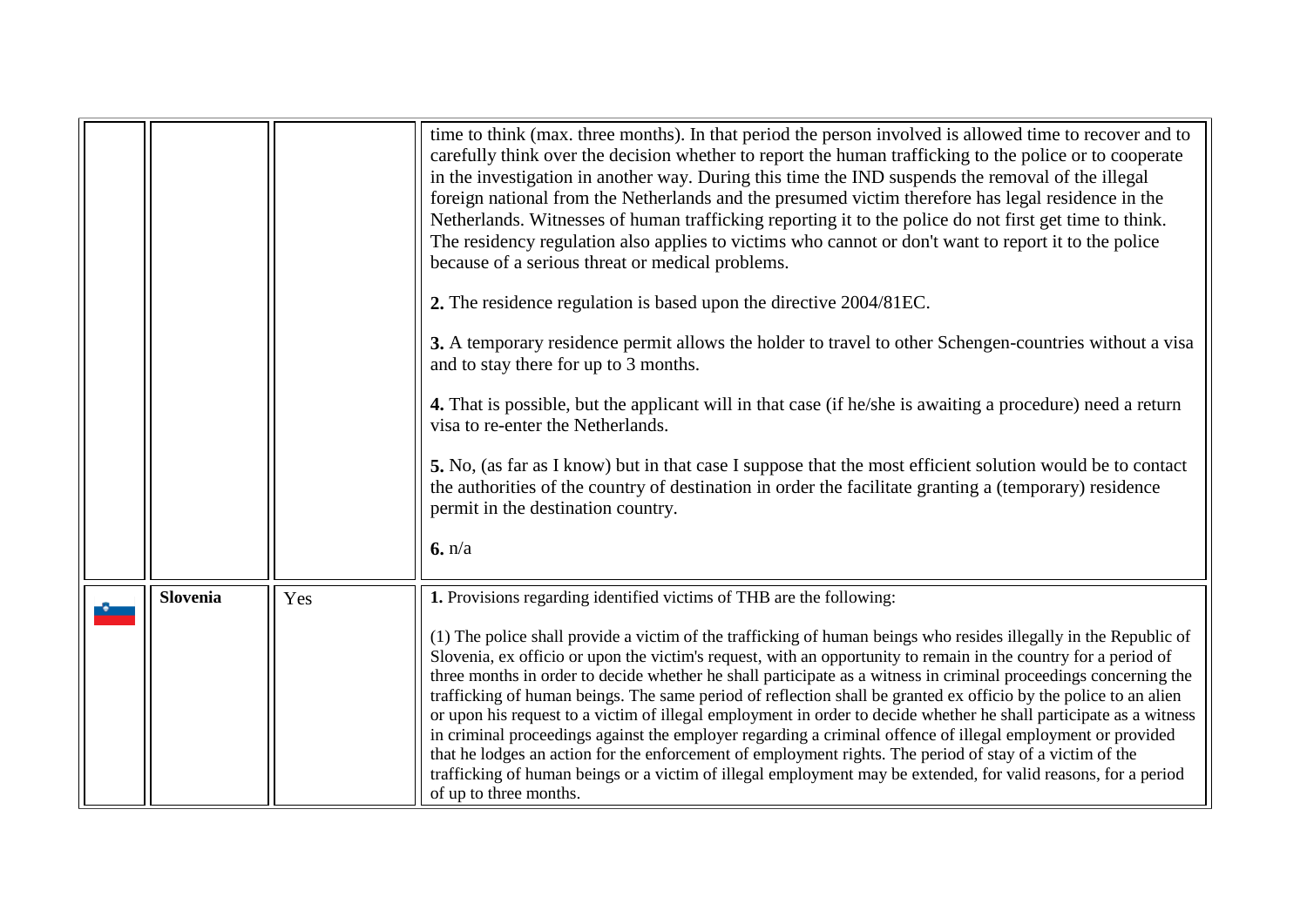|  | (2) Stay may be denied if the residence of a victim of the trafficking of human beings or a victim of illegal         |
|--|-----------------------------------------------------------------------------------------------------------------------|
|  | employment in the Republic of Slovenia poses a threat to the public order, security or international relations of     |
|  | the Republic of Slovenia or if it is suspected that his residence in the country will be connected with the           |
|  | commission of terrorist or other violent actions, illegal intelligence activities, the possession of illicit drugs or |
|  | the commission of other criminal acts, or if the alien comes from a region where infectious diseases with             |
|  | epidemic potential are prevalent and listed in the international health rules of the World Health Organization or     |
|  | from regions where there exist infectious diseases which could pose a threat to the health of people and which        |
|  | require the prescribed measures to be adopted pursuant to the Act governing infectious diseases.                      |
|  | (3) During the period of stay permitted, a victim of the trafficking of human beings and a victim of illegal          |
|  | employment shall enjoy the rights guaranteed by this Act to aliens who are permitted temporary stay and the           |
|  | right to free translation and interpretation. The police and nongovernmental organisations shall inform a victim      |
|  | of the trafficking of human beings or a victim of illegal employment who is an unaccompanied alien minor of           |
|  | the possibility of acquiring a residence permit and the requirements related to it and shall make every effort to     |
|  | establish contact with his family.                                                                                    |
|  | (4) A temporary residence permit may be issued to the victims of the trafficking of human beings or illegal           |
|  | employment regardless of the other conditions defined by this Act regarding the issuing of a residence permit, if     |
|  | the victim is willing to cooperate as a witness in criminal proceedings and his testimony is important, which is      |
|  | confirmed by the authority competent for the criminal prosecution, while the victim of illegal employment may         |
|  | also be issued with a temporary residence permit if he has lodged an action to enforce employment rights and          |
|  | his presence is required in the territory of the Republic of Slovenia for the purposes of court proceedings which     |
|  | are confirmed by the competent court.                                                                                 |
|  | (5) Temporary residence permits shall not be issued to a victim of the trafficking of human beings or a victim of     |
|  | illegal employment in the following circumstances:                                                                    |
|  | - if he has not fulfilled the conditions for the issuing of a permit as defined in the preceding paragraph;           |
|  | - if his residence in the Republic of Slovenia would represent a threat to the public order, security or              |
|  | international relations of the Republic of Slovenia, or if there is suspicion that his residence in the country       |
|  | might be associated with terrorist or other violent acts, illegal intelligence activities, drug trafficking or the    |
|  | commission of any other criminal acts;                                                                                |
|  | - if during the procedure for the issuing of a permit it is determined that the victim comes from regions where       |
|  | infectious diseases with epidemic potential are prevalent and listed in the international health rules of the World   |
|  | Health Organization or from regions where there exist infectious diseases which could pose a threat to the            |
|  | health of people and which require the prescribed measures to be adopted pursuant to the Act governing                |
|  | infectious diseases;                                                                                                  |
|  | - if during the permit granting procedure it is determined that a victim of the trafficking of human beings has       |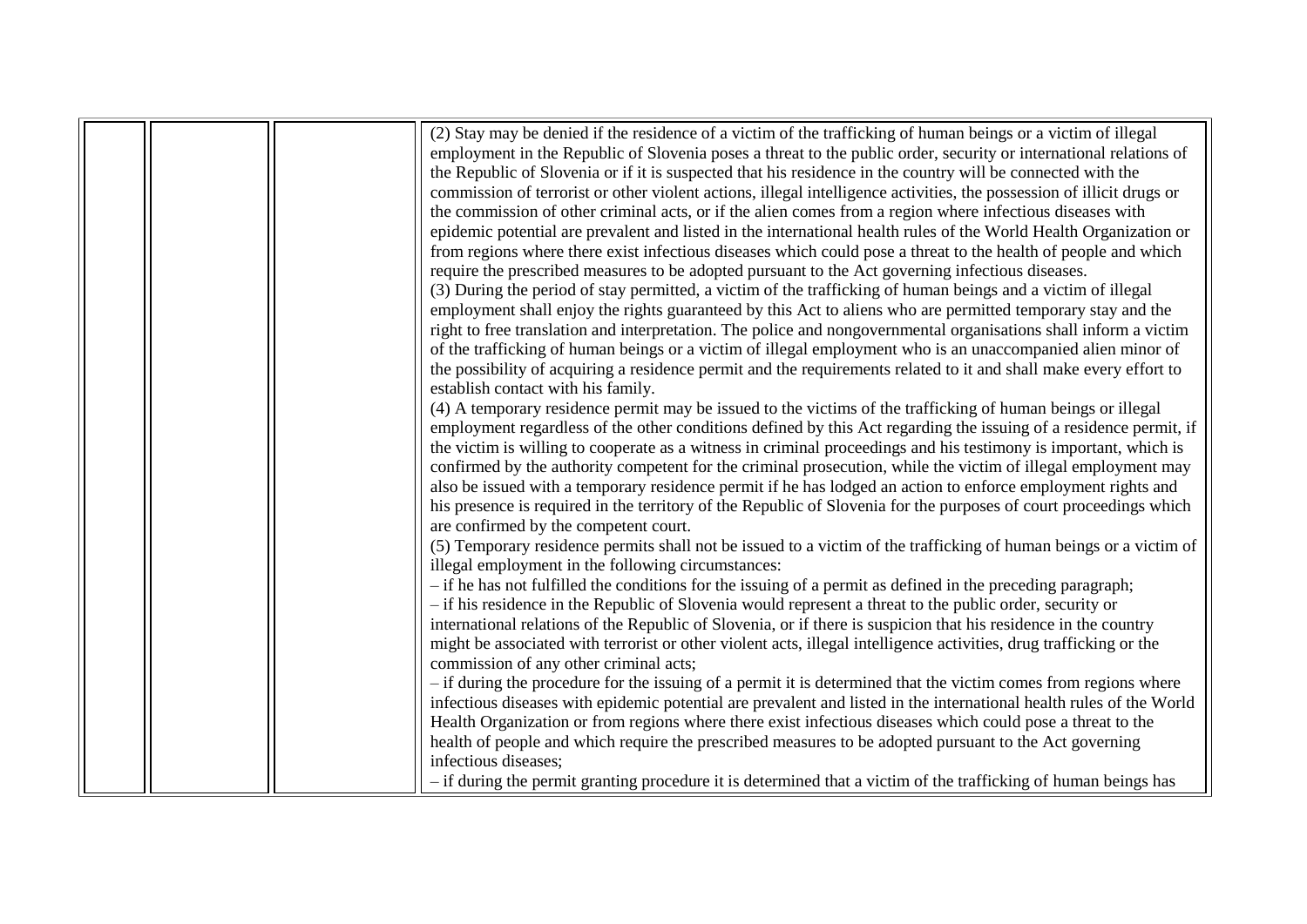|  | contacted the suspect, the defendant or the accused voluntarily, or that a victim of illegal employment has         |
|--|---------------------------------------------------------------------------------------------------------------------|
|  | voluntarily contacted the employer who is suspected, charged with or accused of a criminal offence of illegal       |
|  | employment.                                                                                                         |
|  | (6) A victim of the trafficking of human beings and a victim of illegal employment shall lodge an application       |
|  | for the issue of a temporary residence permit with the competent authority in the Republic of Slovenia prior to     |
|  | the expiry of the period of allowed stay in the Republic of Slovenia or prior to the expiry of allowed residence if |
|  | the victim resides in the Republic of Slovenia legally on another basis. The competent state authority shall issue  |
|  | a certificate attesting to the prompt filing of the application, which shall serve as a temporary residence permit  |
|  | until a final decision is reached regarding the application. A victim of the trafficking of human beings or a       |
|  | victim of illegal employment who does not have his own means of subsistence shall be exempt from                    |
|  | administrative charges and the cost of printed material in the procedure of the issuing of a temporary residence    |
|  | permit and the costs of interpretation and translation.                                                             |
|  | (7) A temporary residence permit shall be issued to a victim of the trafficking of human beings or a victim of      |
|  | illegal employment for the foreseen duration of the criminal proceedings, but for not less than six months or for   |
|  | more than one year. The temporary residence permit may be extended upon the victim's request, each time for a       |
|  | period of up to one year, until the criminal proceedings are concluded and provided that the conditions defined     |
|  | in this Article are fulfilled. The temporary residence status of a victim of illegal employment whose back          |
|  | payment of remuneration has not been paid by the employer may be also renewed, at his own request, for up to        |
|  | a maximum period of one year after the criminal proceedings have conclude provided that the conditions of this      |
|  | Article apply and that the victim has submitted evidence that an action has been filed with the competent court     |
|  | to recover any outstanding remuneration. In the event that the any outstanding remuneration is recovered prior      |
|  | to the expiry of a residence permit, the victim of illegal employment shall notify the administrative unit that     |
|  | issued the permit or the administrative unit of his residence.                                                      |
|  | (8) A victim of the trafficking of human beings or a victim of illegal employment who has been issued a             |
|  | temporary residence permit and has no means of subsistence shall be entitled to emergency healthcare pursuant       |
|  | to the Act regulating healthcare as well as health insurance and basic care in the same way as aliens who are       |
|  | allowed to temporarily stay in the Republic of Slovenia. A victim of the trafficking of human beings may obtain     |
|  | employment or other work in the Republic of Slovenia during the period of validity of the temporary residence       |
|  | permit under the conditions defined by the Act regulating the employment and other work of aliens whereas a         |
|  | victim of illegal employment may, under the same conditions, obtain employment or other work with another           |
|  | employer during the period of validity of the temporary residence permit.                                           |
|  | (9) A subsequent temporary residence permit may be issued to a victim of the trafficking of human beings and        |
|  | to a victim of illegal employment for another purpose for residence in the Republic of Slovenia if he fulfils the   |
|  | conditions for the issuing of such a permit. An application for a subsequent permit must be lodged prior to the     |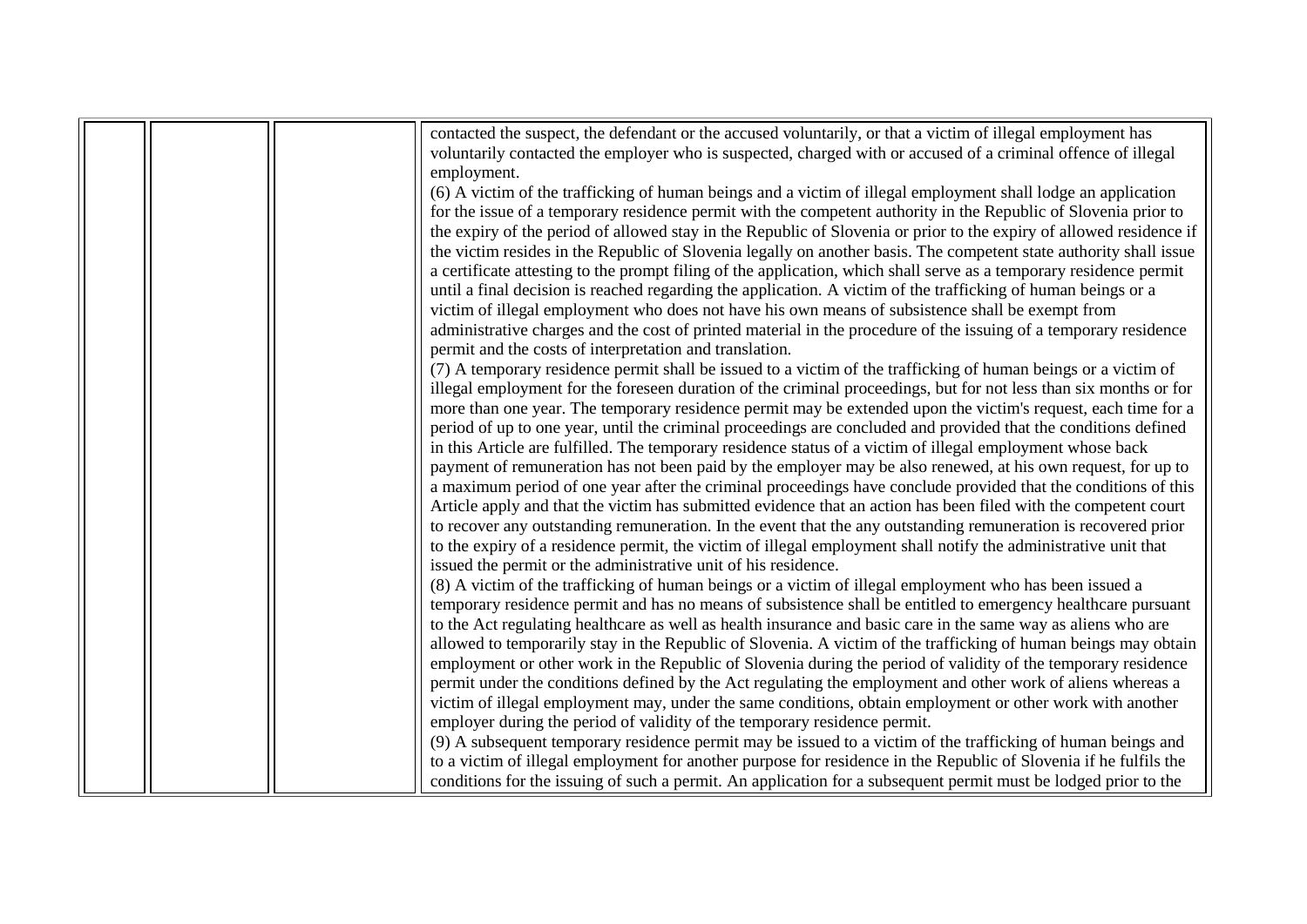<span id="page-13-0"></span>

|               |     | expiry of the previous permit.<br>2. see above                                                                                                                                                                                                                                                                                                                                                                                                                                                                                                                                                                                                                                                                                                                                                                                                                                                                                                                                                                                                                                                                                                                                                                                                                                                                                                                                                                                                                                                                                                    |
|---------------|-----|---------------------------------------------------------------------------------------------------------------------------------------------------------------------------------------------------------------------------------------------------------------------------------------------------------------------------------------------------------------------------------------------------------------------------------------------------------------------------------------------------------------------------------------------------------------------------------------------------------------------------------------------------------------------------------------------------------------------------------------------------------------------------------------------------------------------------------------------------------------------------------------------------------------------------------------------------------------------------------------------------------------------------------------------------------------------------------------------------------------------------------------------------------------------------------------------------------------------------------------------------------------------------------------------------------------------------------------------------------------------------------------------------------------------------------------------------------------------------------------------------------------------------------------------------|
|               |     | <b>3.</b> yes<br>4. yes                                                                                                                                                                                                                                                                                                                                                                                                                                                                                                                                                                                                                                                                                                                                                                                                                                                                                                                                                                                                                                                                                                                                                                                                                                                                                                                                                                                                                                                                                                                           |
|               |     | 5. no                                                                                                                                                                                                                                                                                                                                                                                                                                                                                                                                                                                                                                                                                                                                                                                                                                                                                                                                                                                                                                                                                                                                                                                                                                                                                                                                                                                                                                                                                                                                             |
|               |     | 6. n.a.                                                                                                                                                                                                                                                                                                                                                                                                                                                                                                                                                                                                                                                                                                                                                                                                                                                                                                                                                                                                                                                                                                                                                                                                                                                                                                                                                                                                                                                                                                                                           |
| <b>Sweden</b> | Yes | 1. A person that is believed to be a victim of human trafficking can according to the Aliens Act 5<br>chapter, $15\hat{A}\hat{S}$ be granted a temporary residence permit for six months if he/she is willing to cooperate<br>with the police and prosecutor as a witness. A temporary residence permit for 30 days can be granted<br>in order for the person to make up his/her mind. It is the responsible investigator that applies for this<br>permit at the Swedish Migration Agency. To be an identified victim of human trafficking is not in<br>itself a reason to be granted asylum in Sweden. But circumstances such as trauma and threats in the<br>home country can mean that a residence permit under certain circumstances can be granted based on<br>exceptionally distressing circumstances.<br>2. Not completely based on the directive but according to the Aliens Act a victim of human trafficking<br>can be granted residence permit based on the circumstances in the individual case. Most often section<br>5:6 about exceptionally distressing circumstances is the base for the residence permit, although Aliens<br>Act chapter 4, $1-2\hat{A}\hat{S}\hat{A}\hat{S}$ also means a safeguard against abuse.<br><b>3. Yes</b><br>4. To be an identified victim of human trafficking is not a reason in itself to be granted asylum. But<br>circumstances such as trauma and threats in the home country can mean that it might be possible to<br>grant residence permit based on exceptionally distressing circumstances. |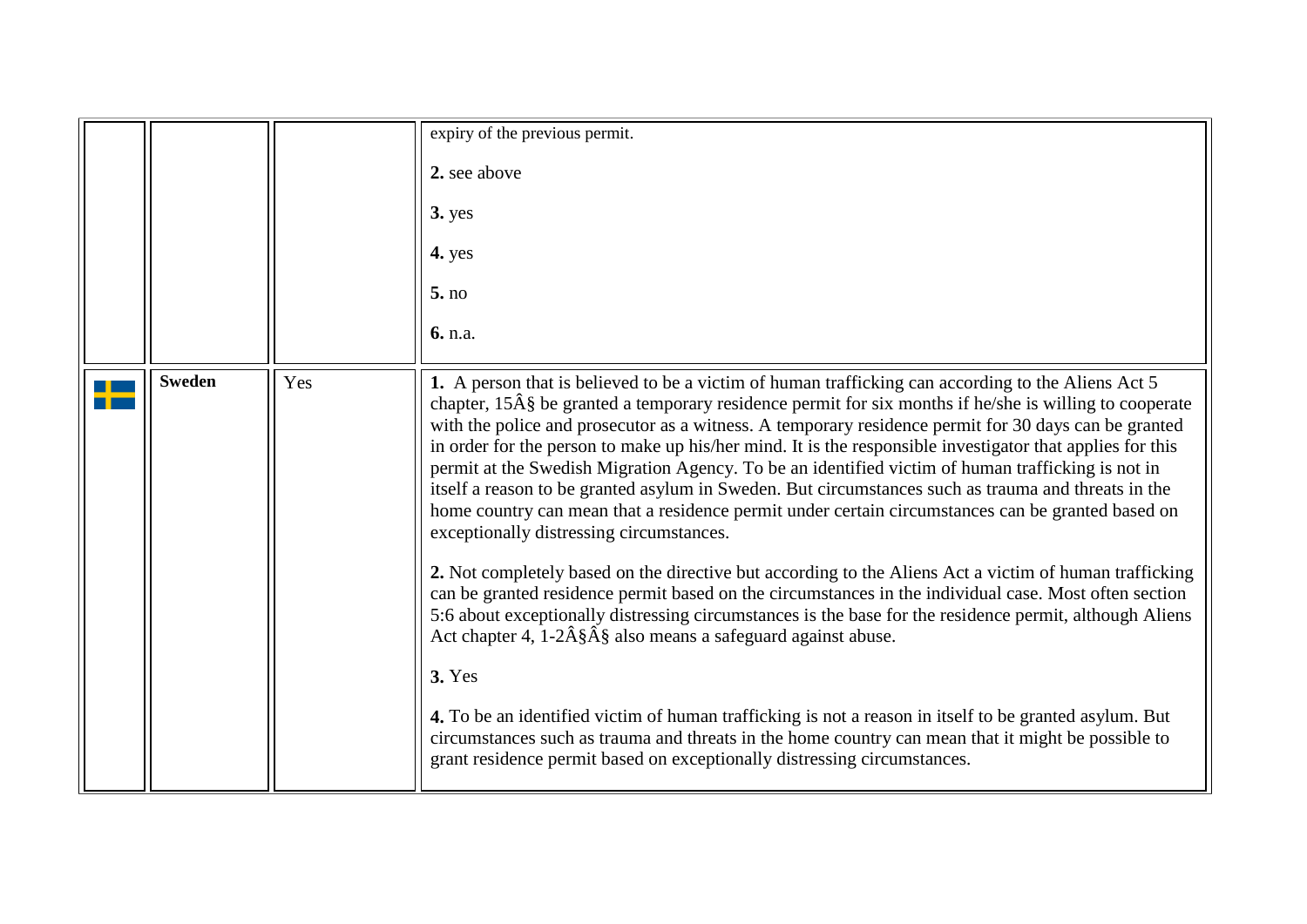<span id="page-14-0"></span>

|             |                                 |     | <b>5.</b> No, not yet.                                                                                                                                                                                                                                                                                                                                                                                                                                                                                                                                                                                                                                                                                                                                                                                                                                                                                                                                                                                                                                                                                                                                                                                                                                                                                                                                                                                                                                                                                                                                                                                                                                                                                                                                                                                                                                                                                                                                                                                                                                                                                                                                                                                                                                                                                                                                                                                                                                                                                                                                                                                                                                                                                                                                                                                                              |
|-------------|---------------------------------|-----|-------------------------------------------------------------------------------------------------------------------------------------------------------------------------------------------------------------------------------------------------------------------------------------------------------------------------------------------------------------------------------------------------------------------------------------------------------------------------------------------------------------------------------------------------------------------------------------------------------------------------------------------------------------------------------------------------------------------------------------------------------------------------------------------------------------------------------------------------------------------------------------------------------------------------------------------------------------------------------------------------------------------------------------------------------------------------------------------------------------------------------------------------------------------------------------------------------------------------------------------------------------------------------------------------------------------------------------------------------------------------------------------------------------------------------------------------------------------------------------------------------------------------------------------------------------------------------------------------------------------------------------------------------------------------------------------------------------------------------------------------------------------------------------------------------------------------------------------------------------------------------------------------------------------------------------------------------------------------------------------------------------------------------------------------------------------------------------------------------------------------------------------------------------------------------------------------------------------------------------------------------------------------------------------------------------------------------------------------------------------------------------------------------------------------------------------------------------------------------------------------------------------------------------------------------------------------------------------------------------------------------------------------------------------------------------------------------------------------------------------------------------------------------------------------------------------------------------|
|             |                                 |     | <b>6. NA</b>                                                                                                                                                                                                                                                                                                                                                                                                                                                                                                                                                                                                                                                                                                                                                                                                                                                                                                                                                                                                                                                                                                                                                                                                                                                                                                                                                                                                                                                                                                                                                                                                                                                                                                                                                                                                                                                                                                                                                                                                                                                                                                                                                                                                                                                                                                                                                                                                                                                                                                                                                                                                                                                                                                                                                                                                                        |
| $\geqslant$ | <b>United</b><br><b>Kingdom</b> | Yes | 1. Discretionary leave to remain granted outside the UK Immigration Rules. A person who is accepted<br>as a victim of modern slavery by any Competent Authority in the UK (which includes human<br>trafficking in the UK and slavery, servitude and forced or compulsory labour in England and Wales)<br>will not be granted leave solely as a direct result of that decision unless they meet the relevant criteria.<br>The UK's current policy is to consider whether a grant of leave to remain is appropriate in the<br>particular circumstances of the individual case. There must be compelling reasons based on the<br>victim's individual circumstances to justify a grant of discretionary leave to remain where they do not<br>qualify for leave on any other basis, such as asylum or humanitarian protection. A grant of<br>discretionary leave will be considered in respect of victims of modern slavery where a confirmed<br>victim has particularly compelling personal circumstances, needs to stay in the UK in order to pursue<br>a claim for compensation against their traffickers or needs to stay in the UK to assist with police<br>enquiries. Each case must be considered on its individual merits and in full compliance with the UK's<br>obligations under EU Directive 2011/36 on preventing and combating trafficking and the Council of<br>Europe Convention on Action against Trafficking in Human Beings. Where they continue to meet the<br>relevant criteria under the policy further leave may be granted. Where someone is granted an initial<br>period of discretionary leave this does not necessarily mean they are entitled to further leave or<br>settlement. (See https://www.gov.uk/government/publications/granting-discretionary-leave and<br>https://www.gov.uk/government/publications/victims-of-trafficking-guidance-for-competent-bodies).<br>Leave to remain granted under the UK Immigration Rules to overseas domestic workers. Section<br>53(1) of the Modern Slavery Act 2015 provides that the Immigration Rules must make provision for<br>leave to remain in the UK to be granted to an overseas domestic worker who has been determined to<br>be a victim of slavery or human trafficking. These Immigration Rules in paragraphs 159I to 159K<br>came into force on 18 October 2015 and amendments to them come into force on 6 April 2016. (See<br>https://www.gov.uk/guidance/immigration-rules/immigration-rules-part-5-working-in-the-uk) The<br>purpose of these provisions is to enable overseas domestic workers who have been determined to be a<br>victim of slavery or human trafficking to continue to work as a domestic worker, and to change<br>employer, for a period of time in order to be able to earn some money to assist in rebuilding their lives |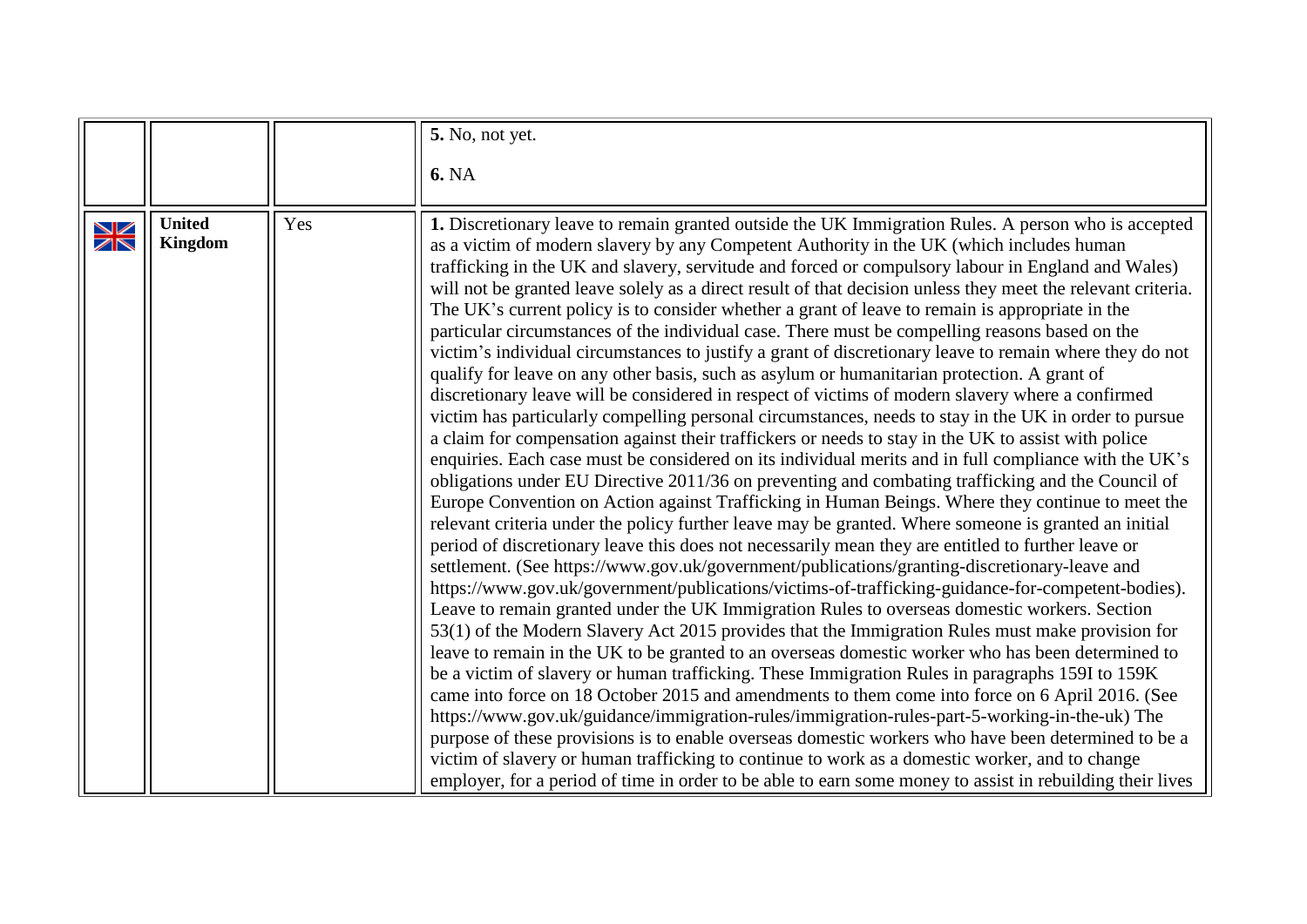|  | when they return overseas.                                                                                                                                                                                                                                                                                                                                                                                                                                                                                                                                                                                                                                                                                                                                                                                                                                                                                                                                                                                                                                                                                                                                   |
|--|--------------------------------------------------------------------------------------------------------------------------------------------------------------------------------------------------------------------------------------------------------------------------------------------------------------------------------------------------------------------------------------------------------------------------------------------------------------------------------------------------------------------------------------------------------------------------------------------------------------------------------------------------------------------------------------------------------------------------------------------------------------------------------------------------------------------------------------------------------------------------------------------------------------------------------------------------------------------------------------------------------------------------------------------------------------------------------------------------------------------------------------------------------------|
|  | 2. No. The UK is not a signatory of COUNCIL DIRECTIVE 2004/81/EC of 29 April 2004 on the<br>residence permit issued to third-country nationals who are victims of trafficking in human beings or<br>who have been the subject of an action to facilitate illegal immigration, who cooperate with the<br>competent authorities. The Secretary of State has the power to grant leave on a discretionary basis<br>outside the Rules from her residual discretion under the Immigration Act 1971(see<br>http://www.legislation.gov.uk/ukpga/1971/77). Discretionary Leave is a form of leave to remain that<br>is granted outside the Immigration Rules in accordance with this policy. Our discretionary leave<br>policy for victims which is set out in published guidance fully complies with the UK's obligations<br>under EU Directive 2011/36 on preventing and combating trafficking and the Council of Europe<br>Convention on Action against Trafficking in Human Beings. Our Immigration Rules regarding victims<br>who are overseas domestic workers is a matter of national law arising from the Modern Slavery Act<br>and the UK Immigration Rules. |
|  | 3. A grant of discretionary leave to remain in the UK or a grant of leave to remain under the UK<br>Immigration Rules does not provide a person with the right to travel to or stay in another European<br>country. A person granted a form of leave to remain in the UK would need to meet entry requirements<br>of another European country in order to travel to or stay there.                                                                                                                                                                                                                                                                                                                                                                                                                                                                                                                                                                                                                                                                                                                                                                           |
|  | 4. Where a potential victim of trafficking or slavery is detected during their application for asylum in<br>the UK their asylum claim will normally be considered as withdrawn if the leave the UK without first<br>seeking the agreement of the UK authorities.                                                                                                                                                                                                                                                                                                                                                                                                                                                                                                                                                                                                                                                                                                                                                                                                                                                                                             |
|  | 5. This is not a scenario that the UK is familiar with. We are not aware of cases of third country<br>nationals who were potential victims of trafficking or slavery who were identified in the UK who then<br>needed placement in another EU member state in order to guarantee their protection in cases where<br>they are going to testify in the UK against their traffickers. As indicated above victims can be granted<br>discretionary leave to remain in the UK to assist the police which could involve testifying against their<br>traffickers. Some victims may wish to return home to their country of origin whilst still assisting the<br>police with their enquiries.                                                                                                                                                                                                                                                                                                                                                                                                                                                                         |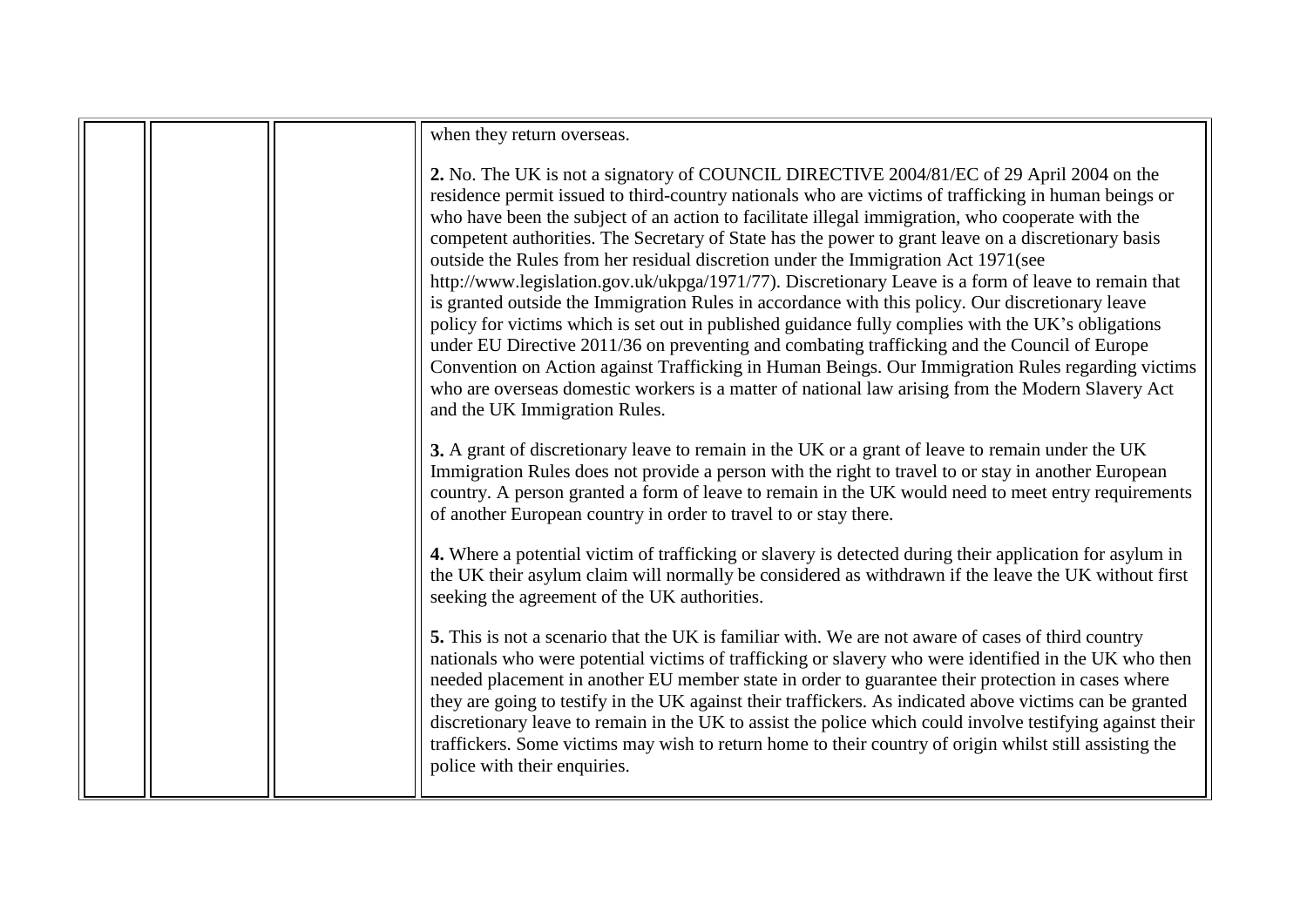<span id="page-16-0"></span>

|   |               |     | 6. N/A                                                                                                                                                                                                                                                                                                                                                                                                                                                                                                                                                                                                                                                                                                                                                                                                                                                                                                                                                                                                                                                                                                                                                                                                                                                                                                                                                                                                                                                                                                                                                                                                                                                                                                                                                                                                                                                                                                                                                                                                                                                                                                                                                                                                                                                                                                                                                                                                                                                                                                                                                                                                                                                                                                                                                                                                                                                                                                                                                                                   |
|---|---------------|-----|------------------------------------------------------------------------------------------------------------------------------------------------------------------------------------------------------------------------------------------------------------------------------------------------------------------------------------------------------------------------------------------------------------------------------------------------------------------------------------------------------------------------------------------------------------------------------------------------------------------------------------------------------------------------------------------------------------------------------------------------------------------------------------------------------------------------------------------------------------------------------------------------------------------------------------------------------------------------------------------------------------------------------------------------------------------------------------------------------------------------------------------------------------------------------------------------------------------------------------------------------------------------------------------------------------------------------------------------------------------------------------------------------------------------------------------------------------------------------------------------------------------------------------------------------------------------------------------------------------------------------------------------------------------------------------------------------------------------------------------------------------------------------------------------------------------------------------------------------------------------------------------------------------------------------------------------------------------------------------------------------------------------------------------------------------------------------------------------------------------------------------------------------------------------------------------------------------------------------------------------------------------------------------------------------------------------------------------------------------------------------------------------------------------------------------------------------------------------------------------------------------------------------------------------------------------------------------------------------------------------------------------------------------------------------------------------------------------------------------------------------------------------------------------------------------------------------------------------------------------------------------------------------------------------------------------------------------------------------------------|
| ₩ | <b>Norway</b> | Yes | 1. In Norway, practice is based on national law (NO not member of EU)<br>2. Residence permits specifically for victims of trafficking in human beings In Norway, the following<br>residence permits are available specifically for victims of trafficking in human beings: (i) Reflection<br>period of six months which cannot be renewed and does not form the basis for a permanent residence<br>permit (Immigration Regulations, section 8-3 first paragraph) (ii) Limited residence permit for up to<br>12 months, with possible renewal if the specified requirements are still fulfilled, but which does not<br>form the basis for a permanent residence permit (Immigration Regulations, section 8-3 second<br>paragraph) (iii) Residence permit for witnesses in cases concerning human trafficking with a<br>possibility for renewal, which does form the basis for a permanent residence permit (Immigration<br>Regulations, section 8-4). This permit is being considered in the international protection procedure.<br>The residence permits were introduced in 2006 (alternative (i) and (ii) and in 2008 alternative (iii).<br>Conditions for the residence permits When granting a reflection period for six months (alternative (i)<br>above), the responsible authority should take into consideration whether there exist facts pointing to<br>trafficking, and whether the individual in question is prepared to accept help and follow up measures<br>offered. The threshold is low to grant such a permit. As long as facts do not exist to indicate that the<br>person is not a victim, The Norwegian Directorate of Immigration (UDI) usually grants a permit on<br>the basis of facts provided by the foreign national, the lawyer, an assistance agency or a non-<br>governmental organisation (NGO). There is no condition on cooperation with the police. In order to be<br>granted a limited residence permit for up to 12 months (alternative (ii) above), the following<br>cumulative criteria are utilised: whether the individual has broken all contacts with the trafficking<br>environment, whether the individual has filed a police complaint against the traffickers, whether the<br>police investigate the case, and whether the police or prosecution consider the individual's presence in<br>the country necessary for the investigation or for criminal proceedings. The information given by the<br>individual must be verified by the police. A temporary residence permit for witnesses (alternative (iii)<br>above) is granted to individuals who have testified as an aggrieved party in a criminal case relating to<br>human trafficking (Criminal Code, section 224). A residence permit may also be granted to a victim<br>who has given testimony to the court or to the police, including a case of procurement (Criminal Code,<br>section 202). The permit may form the basis for a permanent residence. To grant this permit, UDI |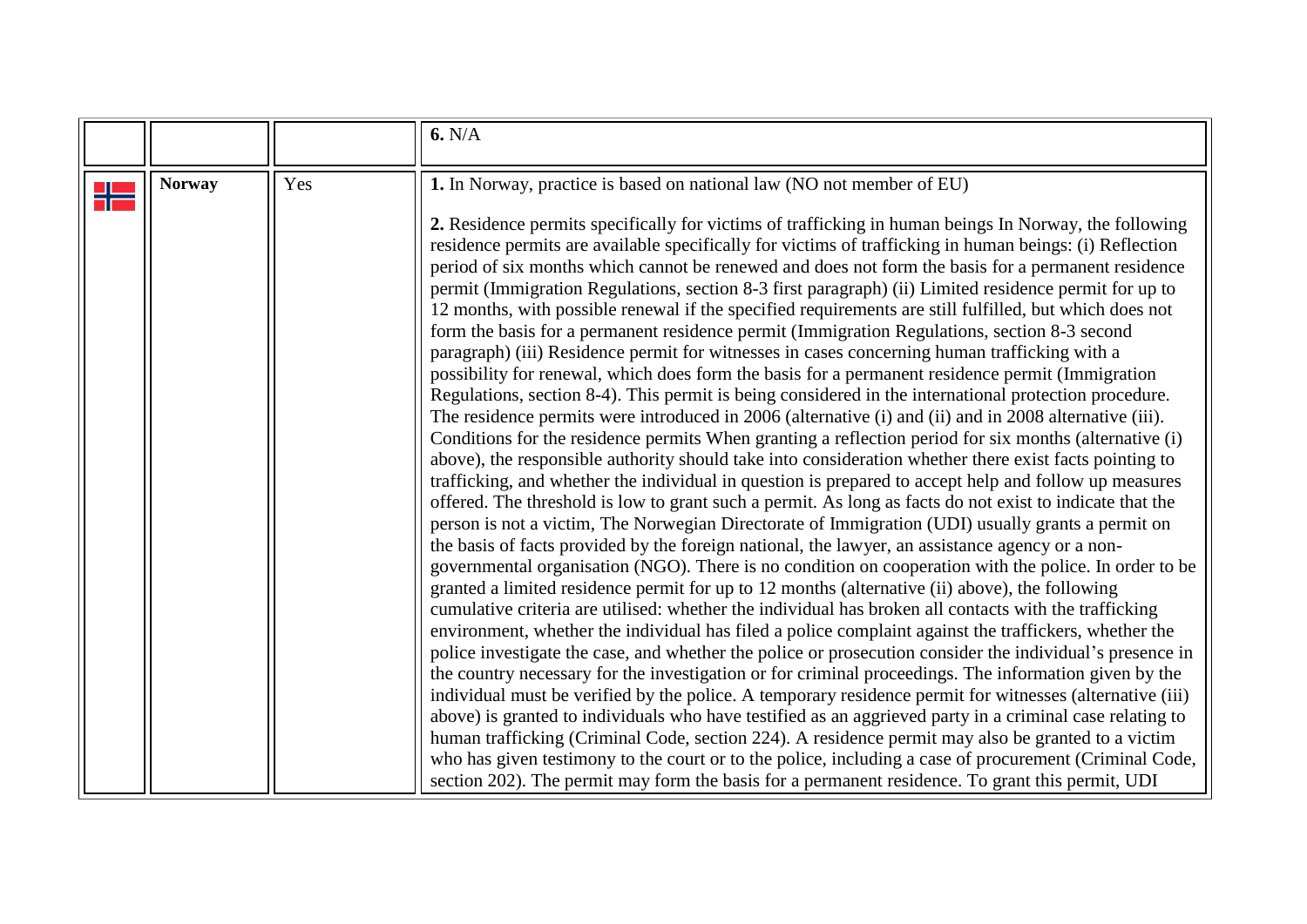| needs a statement from the police. The assessment shall be done according to the international<br>protection procedure and the person must register him-/herself as an asylum seeker. Types of status<br>granted to third-country nationals for the reason of being a victim of trafficking in human beings in the<br>international protection procedure The following residence permits are available specifically for<br>victims of trafficking in human beings: (i) Protection: If a person applies for protection (asylum), UDI<br>considers the application in conformity with the criteria of the United Nations Refugee Convention<br>and other conventions on human rights, and the Norwegian Immigration Act, section 28. A concrete<br>assessment of the protection need is done. Risk of future persecution upon return, in the form of e.g.<br>re-trafficking and/or assaults from exploiters may cause the individual to be recognised as a refugee. A<br>former victim of trafficking in human beings can be considered as a member of a special social group<br>in accordance with the Refugee Convention. (ii) Residence permit on the grounds of strong<br>humanitarian considerations: Subsidiary to the protection assessment, UDI assesses if the person may<br>be granted a residence permit on grounds of strong humanitarian considerations or a special affiliation<br>to Norway (Immigration Act, section 38). This also applies to former victims of trafficking in human<br>beings. Residence permit for witnesses in cases concerning human trafficking is considered in this<br>procedure. |
|-------------------------------------------------------------------------------------------------------------------------------------------------------------------------------------------------------------------------------------------------------------------------------------------------------------------------------------------------------------------------------------------------------------------------------------------------------------------------------------------------------------------------------------------------------------------------------------------------------------------------------------------------------------------------------------------------------------------------------------------------------------------------------------------------------------------------------------------------------------------------------------------------------------------------------------------------------------------------------------------------------------------------------------------------------------------------------------------------------------------------------------------------------------------------------------------------------------------------------------------------------------------------------------------------------------------------------------------------------------------------------------------------------------------------------------------------------------------------------------------------------------------------------------------------------------------------------------------------------------------------|
| 3. If the foreign national has been granted either the reflection permit (cf. Immigration Regulations,<br>section 8-3 first paragraph or limited residence permit cf. Immigration Regulations, section 8-3 second<br>paragraph), this requires the foreign national to stay in the realm (cf. Immigration regulation, section<br>8-3 third paragraph first punctuation). The permit does not entitle the holder to re-enter the realm,<br>unless otherwise specially stipulated in the permit, or the right to re-entry has been granted in advance<br>upon application (cf. Immigration regulation, section 8-3 third paragraph second punctuation). If the<br>foreign national has exited the realm without having been granted a re-entry permit, the residence<br>permit may be revoked (cf. Immigration regulation, section 8-3 third paragraph third punctuation).<br>The foreign national may be granted the right to re-entry if compelling reasons exist (cf. Immigration<br>regulation section 8-3, third paragraph).<br>4. No, normally they will not be allowed back into Norway should they leave the country during the<br>application process.                                                                                                                                                                                                                                                                                                                                                                                                                                                           |